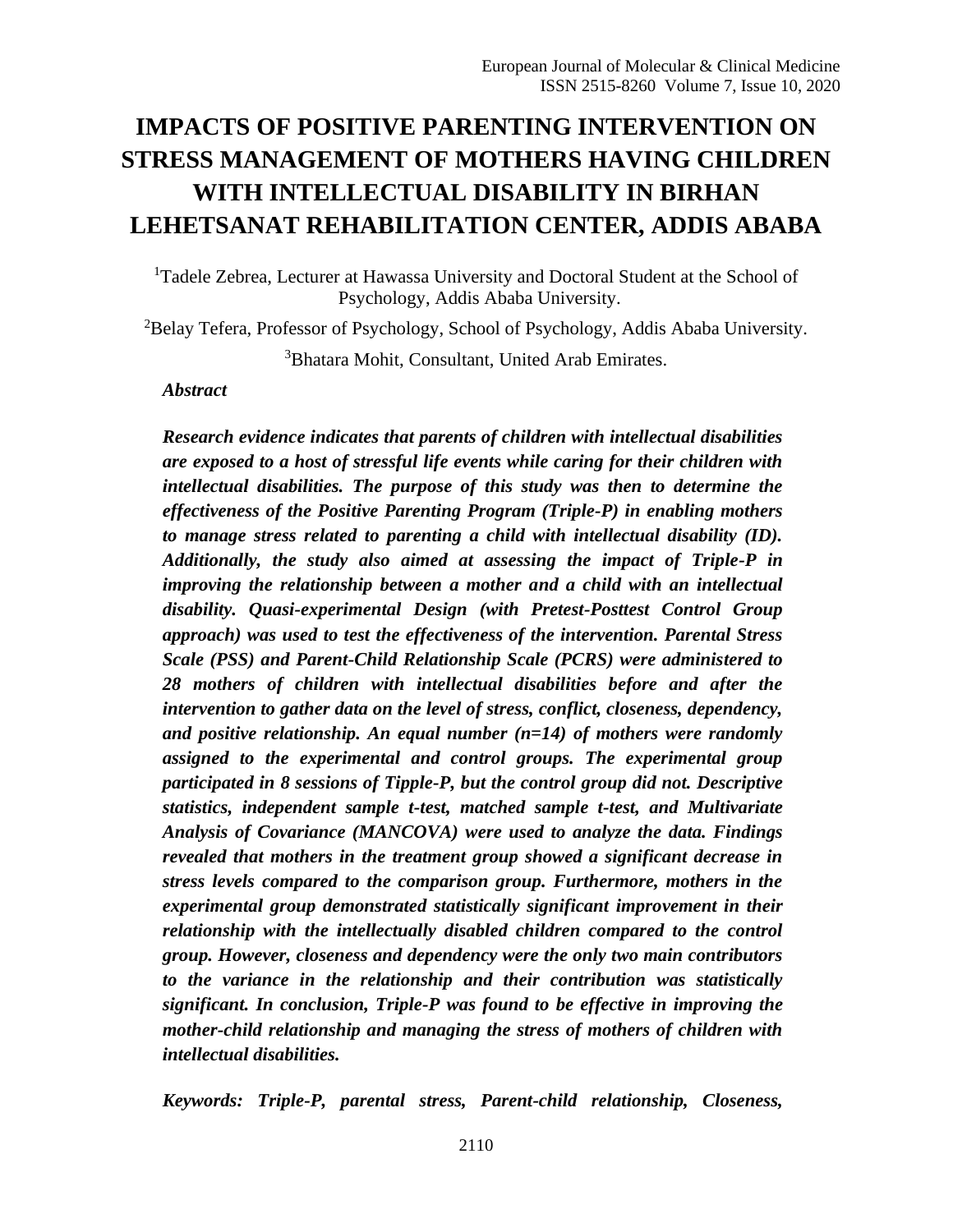*Dependency, Conflict, Intellectual disability*

#### **Introduction**

The birth of any child, in general, has a momentous impact on family dynamics. Parenting is an astonishing and remarkable experience often accompanied by high levels of stress, due to difficulties, frustrations, and challenges that parents face in everyday life. Parents' first reaction to the birth of a child with a disability is often a combination of hopelessness, loss, and resentment (Aldosari, & Pufpaff, 2014). As a result, compared to parents of children with typical development, parents of children with developmental disabilities not only experience higher levels of stress but also impaired mental health (Dervishaliaj, 2013). Particularly, the birth of a child with developmental disabilities brings unexpected demands and challenges to parents, for which they are often not prepared (Dervishaliaj, 2013).

Parental stress is the parental perception of disparity between the demands of parenting and available resources (Raphael, Zhang, Liu, & Giardino, 2010), which is one of the many factors that contribute to the effectiveness of parenting (Guajardo, Snyder, & Petersen, 2009). When parents experience high levels of stress and are busy responding to stress, their parenting effectiveness could be compromised (Raphael, Zhang, Liu, & Giardino, 2010). These parents often overreact to their child's behavior, react in a manner less sensitively, apply coping strategies less effectively, or decrease their ability to seek appropriate supports for their child, thus affecting their child's physical and mental health (Ben-Sasson, Soto, Martinez-Pedraza, & Carter, 2013; Zablotsky, Bradshaw, & Stuart, 2013).

Although the existence of a child with a developmental disability threatens all family members' well-being and mental health (Mohan &Kulkarni, 2018), its effect is more prevalent on parents specifically on mothers (Ashori, Norouzi, & Jalil-abke, 2019). As a primary care provider, mothers of children with developmental disabilities are more likely to experience a higher level of stress and depression than any other family member (Crettenden, Lam, & Denson, 2018).

Stress and negative reaction of parents to these family dynamics could affect the quality of family life and family relationship. Family relationships in general and the parent-child relationship, in particular, have a notable influence on the psychological, physical, social, and economic well-being of children. Significant mental, social, and economic problems are linked to disturbances in family functioning and poor family relationships (Sanders, Markie-Dadds, & Turner, 2003). This implies that having a child with developmental disabilities could be a source of conflict in a family that negatively affects the family relationship. Epidemiological studies indicated that family risk factors such as poor parenting, family conflict, and marriage breakdown are strongly influenced children's development (Sanders, Markie-Dadds& Turner, 2003). Moreover, frustration and stress parents experience as a result of their children condition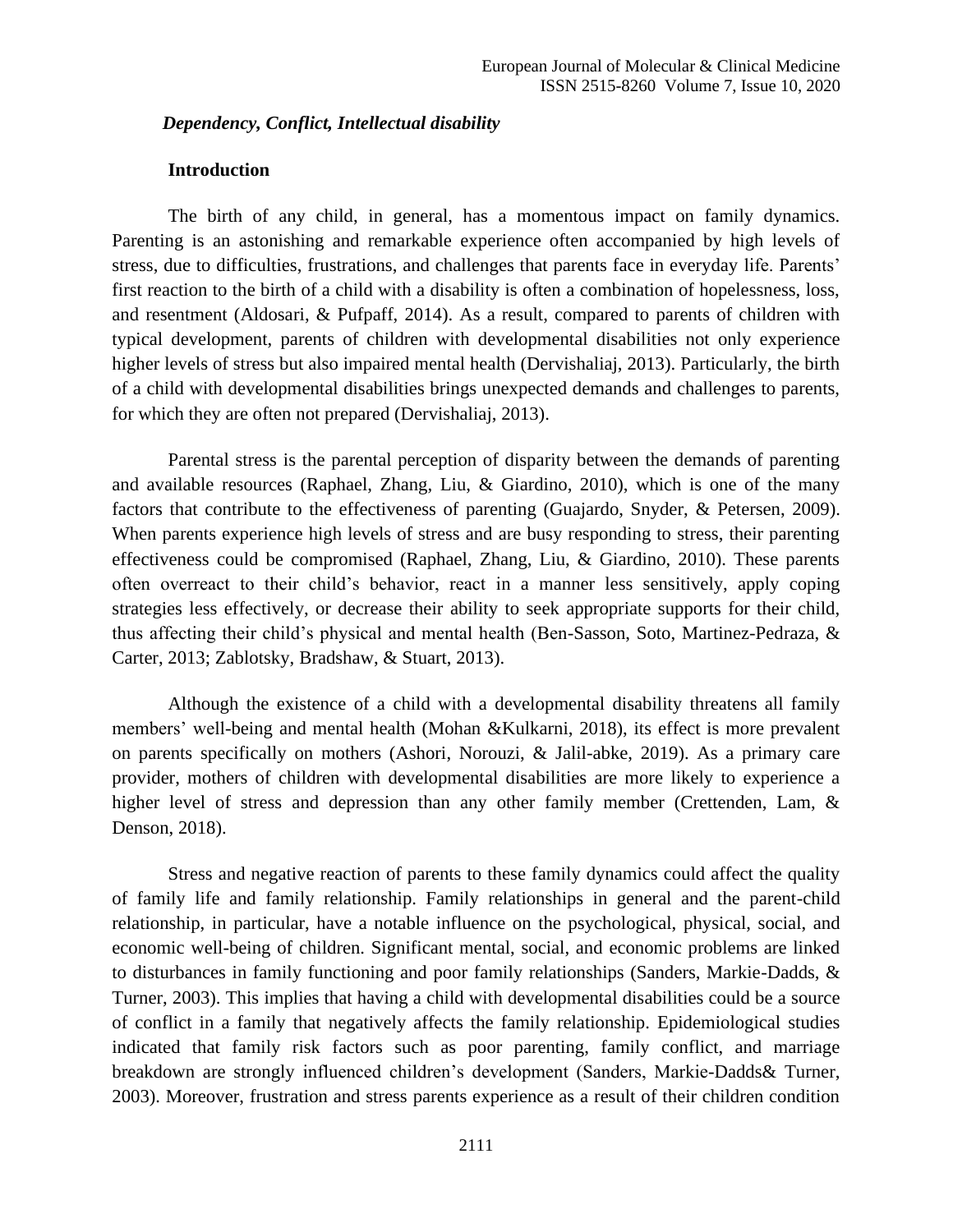could turn them to be abusive and neglectful (Moylan, Herrenkohl, Sousa, Tajima, Herrenkohl, & Russo, 2010; Mills, Alati, O'Callaghan, Najman, Williams, Bor, & Strathearn, 2011; Widom, Czaja, Bentley, & Johnson, 2012). This implies that negative parental reactions to children with disabilities could subject children to additional environmental hazards and abuse that could further complicate their condition.

Researches stress the importance of intervention programs in parental stress since high levels of parental stress harm the functioning of the child with developmental disabilities. Given that parental stress can be one factor related to the effectiveness of parenting and the development of children, this intervention study explains the role of the Positive Parenting Program (Triple-P) to reduce stress among mothers thereby improve their mental health so that they can effectively play their parental role for children with intellectual disabilities. Shreds of evidence indicated that parenting skills can give rise to a sense of control and self-efficacy, which in turn may improve perceived well-being and mental health of the parents; and the scope of Positive Parenting Program found to be valuable for improving the skills of the parents, thereby improving their mental health (Kleefman, Jansen & Stewart, 2014; Eyberg, Nelson & Boggs, 2008).

This study is particularly important in the research area where mothers live in an environment where there are limited resources and support for them and their children with intellectual disability. More importantly, since dealing with children with intellectual disabilities requires unique skills and a high level of engagement, that many parents lack, it may lead them to a feeling of helplessness and frustrations and eventually to experience a high level of stress for not knowing how to support their children development. Therefore working with these mothers could help them to improve their skills so that they could cope with the stress they are experiencing, improve their relationship with their children, and effectively contribute to the rehabilitation process of their children.

There are various intervention programs for parents that were designed to improve parenting skills and to promote the growth and development of children. For example, Triple P, Incredible Years (Webster‐Stratton, 1984), Parent-Child Interaction Therapy (Eyberg, 1988), Parent Management Training-Oregon (Forgatch, & David, 1999), and Strengthening Families Program (Kurnpfer, 1994) are parenting interventions that have been used for many years both in their countries of origin and other countries. There are mixed findings on the effectiveness of these different family intervention programs. The strengthening family intervention program, for example, was observed to lack external validity that it yielded positive effects among families in the US but failed to replicate the same effect when implemented in Sweden (Kumpfer, Magalhães, &Xie, 2016). Similarly, a study indicated that Functional Family Therapy did not have strong scientific evidence that can support its further use despite being in operation for more than 40 years (Weisman, & Montgomery, 2018). The Incredible Years Parenting Program is an evidence-based program for treating young children's early-onset Conduct problems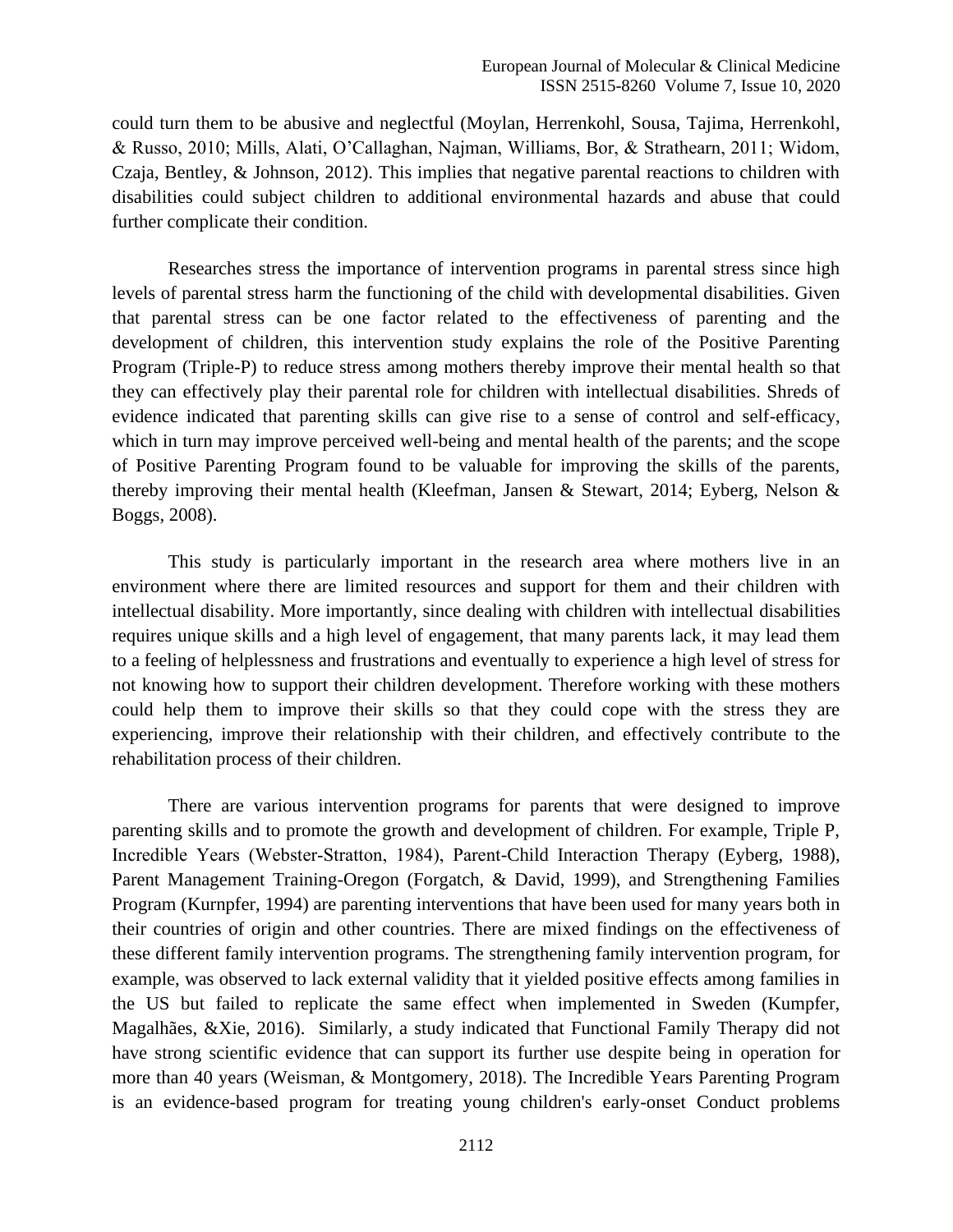including aggression, noncompliance, defiance, and oppositional behavior (Webster-Stratton, Rinaldi, & Jamila, 2011). However, its effectiveness is determined based on long years of follow-up and when applied in the early onset of the problem behavior which is difficult to apply for the target parents. Parent-Child Interaction Therapy (PCIT) is also an evidence-based approach intended to treat disruptive behavior problems in children aged 2 to 7 years (Funderburk, & Eyberg, 2011). Although much empirical evidence is there to support the effectiveness of the program in Europe and North America (Budd, Hella, Bae, Meyerson, & Watkin, 2011; Bjørseth, &Wichstrøm, 2016), its effectiveness is not established in contexts with a different culture where resources are limited. Relatively, Positive Parenting Program is a convenient approach to apply in a different culture, within a limited time, and in a cost-effective manner.

Empirical evidence suggests that positive parenting programs can improve a range of positive caregiver and child outcomes, including child internalizing and externalizing behaviors, parent-child attachment, parenting stress, and parental self-efficacy (Eisenstadt, Eyberg, McNeil, Newcomb, & Funderburk, 1993; Chase, & Eyberg, 2008; Eyberg, Nelson, & Boggs, 2008). These programs are grounded in behavioral theory in which parents are taught to use positive reinforcement strategies, such as praise, and non-corporal discipline strategies to increase appropriate child behaviors. The goal is to provide parents with concrete techniques to decrease harsh parenting, improve interactions, encourage child pro-social behavior, and promote positive child development (Nowak, & Heinrichs, 2008). Triple-P for parents of children with special needs is focused on mental health, management, and control of behavior and relationships with children, and improves child development through parental training and helps the parents to obtain the sense of social competency and self-control parenting skills (Sanders, 2012). The goals of the program include an increase of knowledge, skill, self-confidence, self-efficacy, and mental health of the parent and their children (Lohan, Mitchell, & Filus, 2016; Sanders, 2012).

Researches confirmed that Triple-P is effective in improving parenting skills and enhancing the positive development of children with intellectual disabilities and psychosocial problems (Kleefman, Jansen, & Stewart, 2014). A study by Glazemakers and Deboutte (2013) revealed that group Triple-P led to a decrease in psychological distress, maladaptive parenting, and child conduct problems. Similarly, Triple-P was found to be an effective intervention for general parenting stress, parental self-efficacy, and healthy living of parents of children with chronic illnesses (Lohan, Mitchell, & Filus, 2016). However, much is not known about the effect in a different culture that is characterized by a prevalent attitudinal problem of the general community towards children with disabilities and their families as well as in contexts where there is very limited support for the children and the family.

The main purpose of this quasi-experimental study is, therefore, to investigate whether or not mothers of children with intellectual disabilities in Addis Ababa show better management of their stress as a result of Triple-P training they have been undergone during the intervention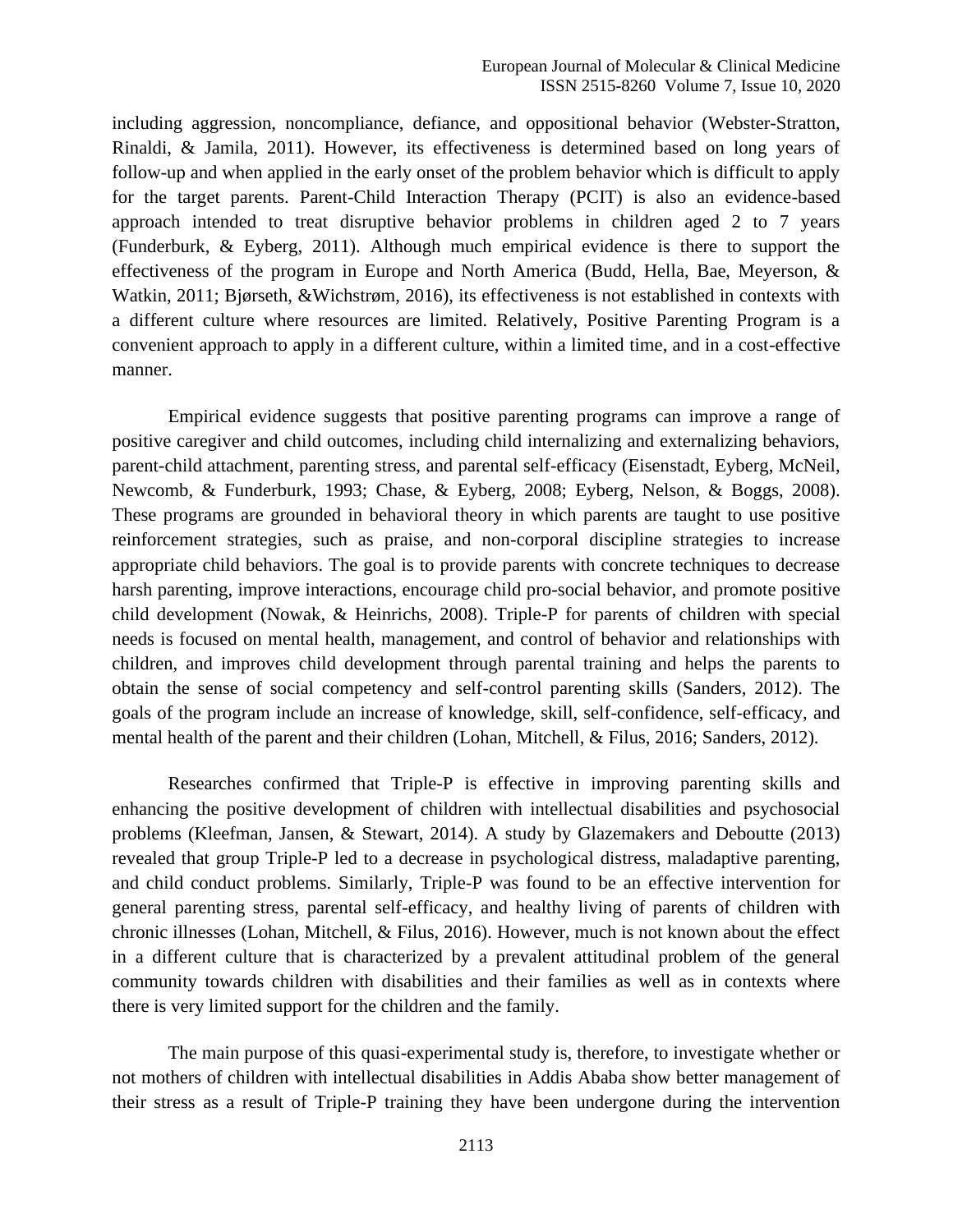period compared to the group that has no training on Triple-P. Based on findings of previous studies two main hypotheses were formulated for the current study. The hypotheses were: (a) mothers of children with intellectual disabilities in the intervention group will demonstrate reduced stress compared to parents in the control group, and (b) mothers of children with ID in the intervention group will demonstrate a better parent-child relationship compared to parents in the control group.

### **Methods**

### **Overview of the Positive Parenting Program (Triple P)**

The Triple P is a comprehensive system of parenting and family support for families with children. Positive Parenting Program was developed by [Matthew R Sanders,](about:blank) [Karen M](about:blank)  [Turner,](about:blank) [Carol Markie-Dadds,](about:blank) in 2001, in Australia at the University of Queensland. The program was developed in response to inspiration to the health promotion program that had been implemented to impact the general population. The positive parenting program is evolved from a small home-based, individually administered training program for parents of disruptive preschool children into a comprehensive preventive intervention program (Sanders, 2008)*.*

# *The goal of the program*

The overall goal of the program is to enhance the knowledge, skills, and confidence of parents to prevent behavioral, emotional, and developmental problems in children and adolescents.

# *Specific Objectives*

Triple P program is designed and launched to achieve the following objectives

- Promoting [self-sufficiency](about:blank) of parents so that they may feel confident in their abilities to parent with minimal or no additional support.
- Increase parental [self-efficacy](about:blank) so that the parent believes he or she can overcome a problem in parenting when it arises.
- Use self-management tools so that parents may change parenting practices for the better.
- Promoting personal agency meaning that parents must learn to "own" the improvements in their family situation.
- Promoting problem-solving so that parents can learn how to define problems, formulate opinions, develop a parenting plan, execute the plan, evaluate the outcome, and revise the plan as required

# *Program Activities*

The program consists of five levels of intervention, which increases with intensity, and progressively narrows the reach at each increasing level.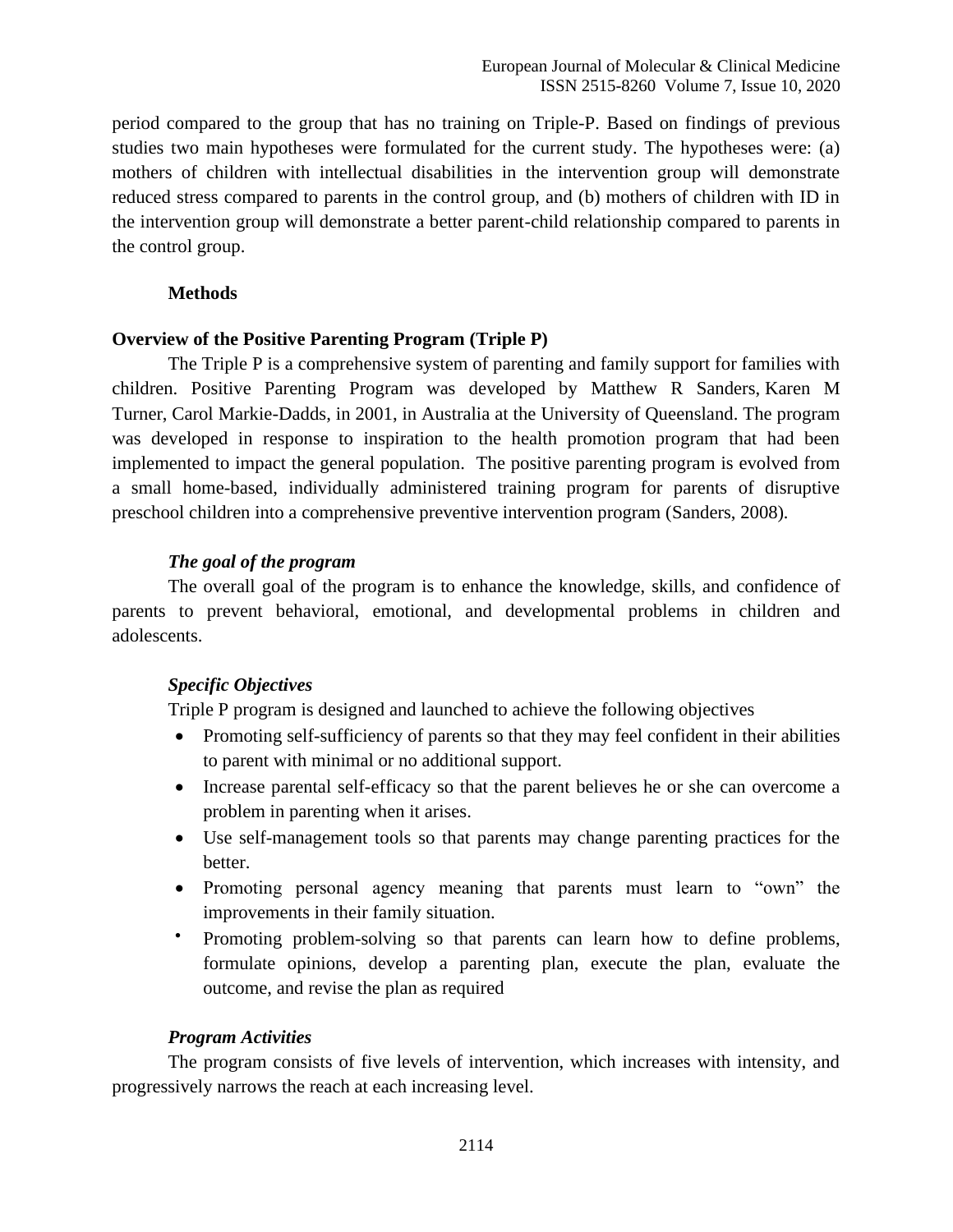*Level 1 or Universal Triple P:* This intervention uses a media campaign to reach out to parents who are seeking help.

*Level 2 or Selected Triple P:* this level primarily targeted at parents who seek help and are dealing with minor behavior problems or smaller issues that do not require intensive intervention.

*Level 3 or Primary Care Triple P:* an intervention with increased intensity of intervention for families experiencing common behavior problems.

*Level 4 or Standard and Group Triple P:* This level of intervention is targeted at populations of children who have detectable problems that may not be clinically diagnosed and at parents who are struggling with child-rearing challenges.

*Level 5 or Enhanced Triple:* this level addresses parents that require more serious intervention or are dealing with major behavioral problems.

The program is designed to support parents of children of different ages starting from infancy. The length of the sessions depends on the level of the intervention and the characteristics of parents and children.

### *Approaches and Methods*

The media campaign ( e.g. advertisements in local radio and newspapers, newsletters sent to schools, and mass mailings to families in the intervention area), brief consultations, parenting seminars, parenting skills training, child management skills training, and training on stress coping skills are some of the approaches used by the program to deliver the purpose.

### *Outcome Measures*

Triple p applies various tools of assessment before and after the intervention to determine the change and progress in parental knowledge, skills, and confidence in preventing children's emotional, behavioral, and developmental problems. Most commonly it uses the Parenting Scale, Child Behavior Inventor, and Parental Stress Scale.

### *Effectiveness of the program*

Studies consistently confirmed that Triple P is effective in reductions of emotional problems and psychosocial distress among children and their parents. It also demonstrated a significantly greater reduction in coercive parenting.

### **Study Design**

This study followed a quasi-experimental Pretest-Posttest Design with a control group. Pretest-posttest with control group design is widely used in behavioral research, primarily to compare groups and/or measuring change resulting from experimental treatments (Dimitrov, & Rumrill, 2003). The basic premise behind the pretest-posttest with control group design involves obtaining a pretest measure of the outcome of interest before administering some treatment, followed by a posttest on the same measure after treatment occurs and determining the effect of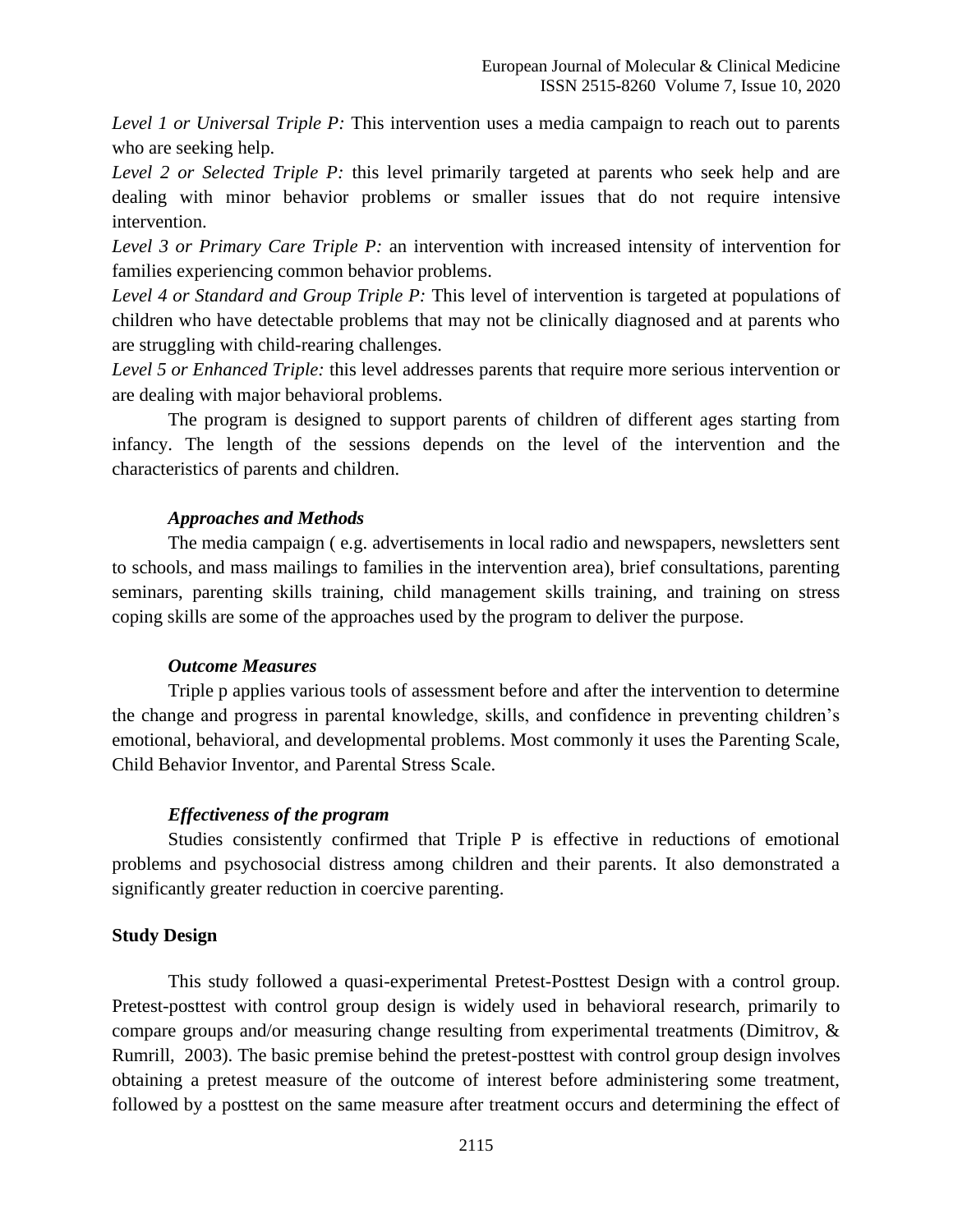the treatment on the experimental group in comparison with the group without treatment (control group) (Salkind, 2010).

### **Participants**

The population of the present study included all mothers of children with intellectual disabilities whose children were attending rehabilitation programs in Birhan Lehetsanat Rehabilitation Center in the year 2019/2020. The Center provides three major services for children with disabilities in general. These were orthopedic services, physiotherapy, and vocational and daily living skills training. The third component, vocational and daily living skills training was given for children with intellectual disabilities in the Intellectual Disability Training Center (IDTC). There were a total of 287 documented children and youths with various disabilities in the organizations who were receiving the mentioned services (n=187) or were on the waiting list to get the services  $(n=100)$ . This study focused only on children that were taking vocational and daily living skills training in the center regularly. There were 32 (M=15 and  $F=17$ ) children and youths with intellectual disabilities in the center who have been receiving vocational and daily living skills training from four to ten years. The inclusion criteria for mothers were having a child with an intellectual disability who is currently attending the rehabilitation program in the center, being a main care provider at home, and do not have prior training on parenting skills. Since 28 mothers fulfilled the inclusion criteria they are considered as participants of the study.

*Assignment of participants into treatment and control group*: The participants were then given a pretest on parental stress level and parent-child relationship measures and assigned randomly to the control and intervention group (n=14 for each group). Participants were not informed about the nature of groups and only informed that they will be given training on the two rounds. Since mothers come from different places of Addis Ababa, it was highly unlikely for the findings to be contaminated by information exchange between the two groups.

### **Tools of Data Collection**

Two types of data collection tools (Parental Stress Scale (PSS) and Parent-Child Relationship Scale (PCRS)) were used in the study to determine the level of stress experienced by mothers and to examine the nature of the relationship between the mother and the child respectively.

*Parental Stress Scale (PSS)* was used to measure the relative magnitude of stress mothers experience in the parent-child relationship. It is developed by Berry and Jones (1995). There were a total of 18 items designed in the form self-report scale intended to measure the positive and negative themes of parenthood. The items were developed on a five-point scale in which respondents indicate their level of agreement or disagreement ( $5 =$  strongly agree to  $1 =$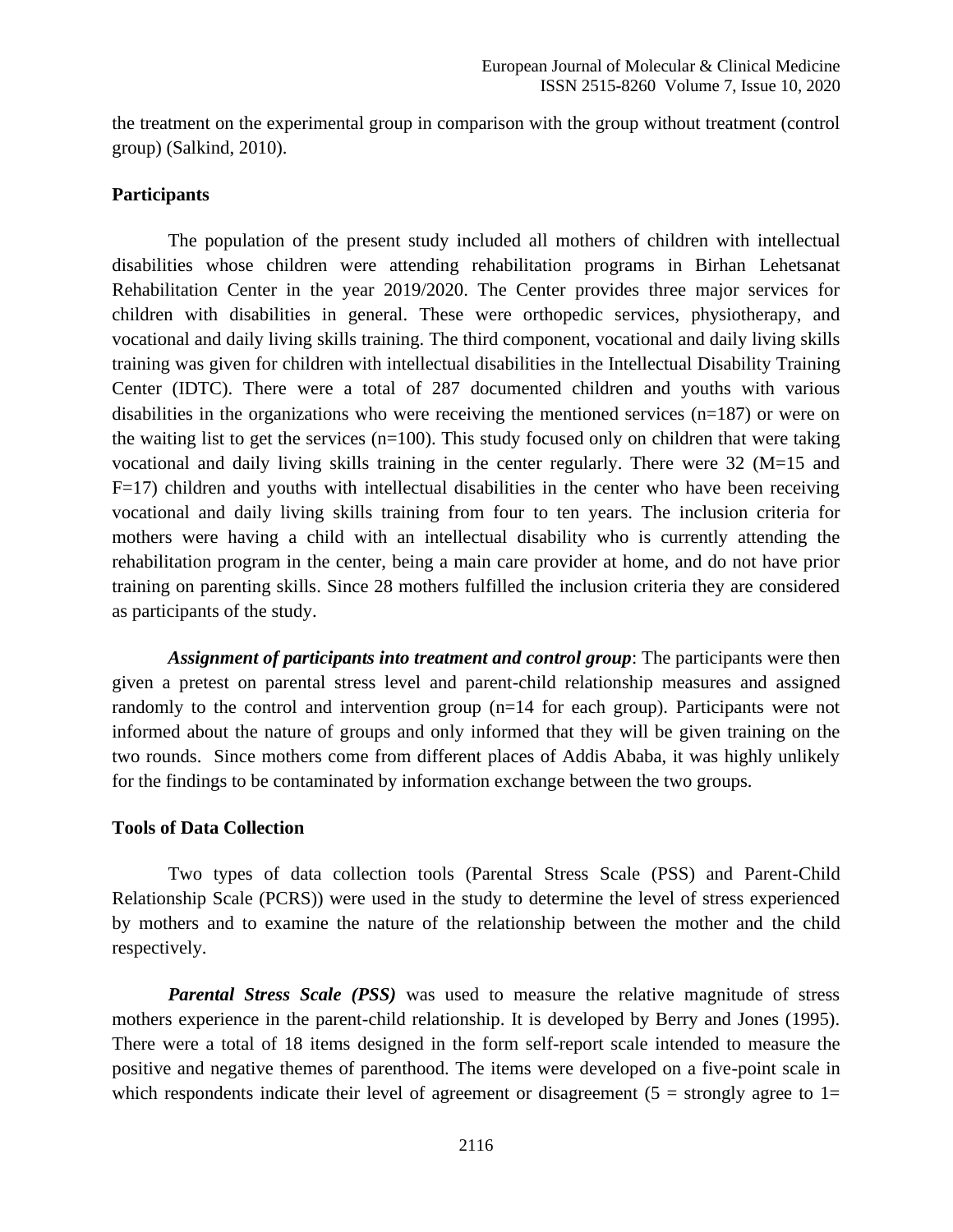strongly disagree) in terms of their typical relationship with their child. The possible score range from 18 – 90 that high score indicates a high level of stress and a low score indicates a low level of stress. The tool is selected for this study purpose since it is reliable to measure intervention outcomes on mothers' levels of stress that involves pre and post-intervention measures (Berry & Jones, 1995). Evidence from multicultural settings, including English, Chinese, and Spanish versions of the tool indicated that the internal consistency of the tool is satisfactory and ranges from 0.76-0.83 (Berr,y & Jones, 1995; Cheung, 2000; Leung, & Tsang. 2010; Oronzo, Alonson-Arbiol, & Balluerka, 2007). Similarly, the studies also confirmed that the tool is valid to measure parental stress.

*Parent-Child Relationship Scale (PCRS)* (Pianta, 1992): This was a 30- item self-report instrument rated on a 5-point rating scale ranging from 1 (definitely does not apply) to 5 (definitely applies) to assess the mother's perception of her relationship with the target child. The scores range from 30 to 150 and a high score indicates a warm relationship between the child and the mother. The scale consists of three subscales: conflict (10 items), the positive aspect of a relationship (14 items), and dependence (6 items). The conflict subscale measures the negative aspects of the relationship; the positive aspect of the relationship subscale reports the level of closeness and open communication within the relationship, and the dependency subscale determines the degree to which a child is dependent on the parent. The conflict subscale was reverse-coded and the conflict, closeness, dependency subscales were combined to yield a total mean of a score for each participant. Higher scores indicate warmer parental relationships. Internal consistencies for the total scale were 0.80. Cronbach's coefficients were 0.83, 0.72, and 0.50, for the conflict, positive aspects of a relationship, and dependency subscales, respectively (Pianta, 1992).

Both the scales (PSS and PCRS) were selected and used for this study because they have proven reliability and validity to be applied under multicultural settings. The number of items in each scale and the scope of constructs the tools measures are also found to be convenient for this study purpose.

### **Procedures**

The researcher first obtained verbal consent from mothers to participate in the study. Berhan Lehetsanat (service providing organization for children with intellectual disabilities) was also provided a letter of cooperation from Addis Ababa University School of Psychology that reveals information regarding the objective and the nature of the study. Then, documents of the children were reviewed and selected mothers were contacted through phone by the organization for a consultation meeting. All the 32 mothers responded to the call and appeared for the consultation meeting. The researcher described the procedures, activities, benefits as well as the objective of the study to the mothers who attended the discussion. All responded positively and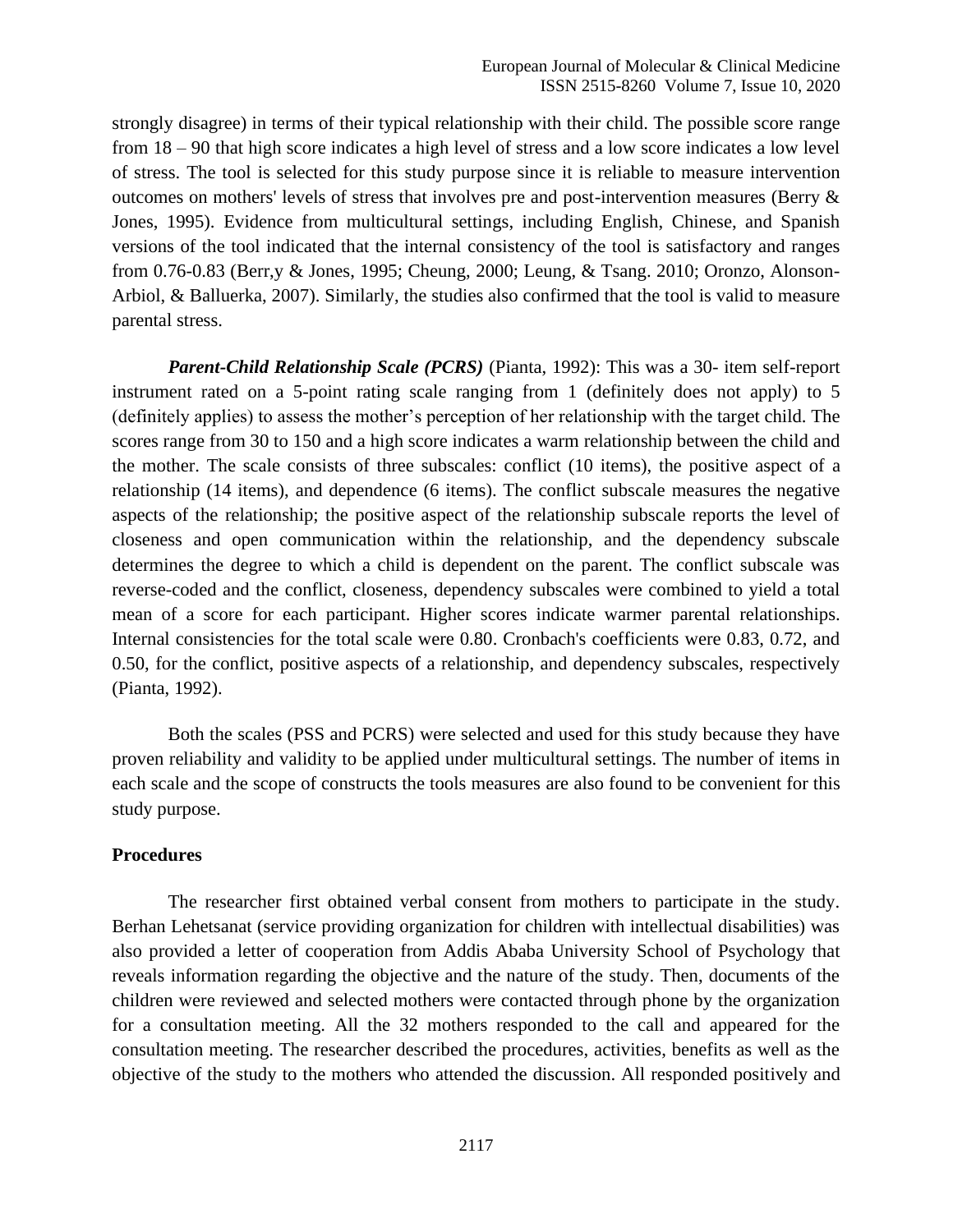were volunteers and happy to take part in the study since they have felt that it would be helpful for their children and themselves.

28 mothers who fulfill the inclusion criteria were provided PSS and PCRS tools to gather pre-intervention data. The Amharic versions of the scales were used since it was the most convenient for the target group. One trained enumerator from the center was used during data collection for mothers who have no education.

Based on pretest results and personal information (age, education level, occupational status) match pair was created and assigned to control and experimental groups randomly (see fig 1 below). The intervention group has participated in Triple-P training, while the control group did not. All participants completed both measures after the intervention as well. Participants included in the experimental group were contacted through phone to attend the first session and then the regular schedule was designed in a way that was best for the mothers. All the training sessions were held on the afternoon before 1 and half hour class end of their children so that while they complete their session in the meantime they could pick their children from the center to home.

The experimental group participated in 8 intervention sessions of training on Triple-P, while the control group did not engage in any training. The training was carried out for one month: twice a week and each session has lasted for a minimum of 60 minutes. Overviews of the session's content are presented in Table 1 below.

| <b>Session</b>   | Contents covered in the session                                                                                                                                                                                     |
|------------------|---------------------------------------------------------------------------------------------------------------------------------------------------------------------------------------------------------------------|
| <b>Session 1</b> | Understanding children and youths with ID                                                                                                                                                                           |
|                  | Getting to know each other, awareness of nature and purpose of the<br>$\bullet$<br>program                                                                                                                          |
|                  | Understanding children with intellectual disabilities (their developmental<br>$\bullet$<br>characteristics, their behavior, mode of communication ) and setting<br>development appropriate goals for their children |
| <b>Session 2</b> | Mothers (Parents) are the best service providers for children with intellectual<br>disabilities                                                                                                                     |
|                  | Setting development appropriate expectations and establishing positive<br>$\bullet$<br>parenting for children with intellectual disabilities                                                                        |
|                  | Creating a suitable home environment that enhances the cognitive, social,<br>$\bullet$<br>emotional, and physical development of children                                                                           |
|                  | Involvement of other family members in helping a child with<br>$\bullet$                                                                                                                                            |
|                  | 2118                                                                                                                                                                                                                |

# **Table 1: The Contents of intervention training**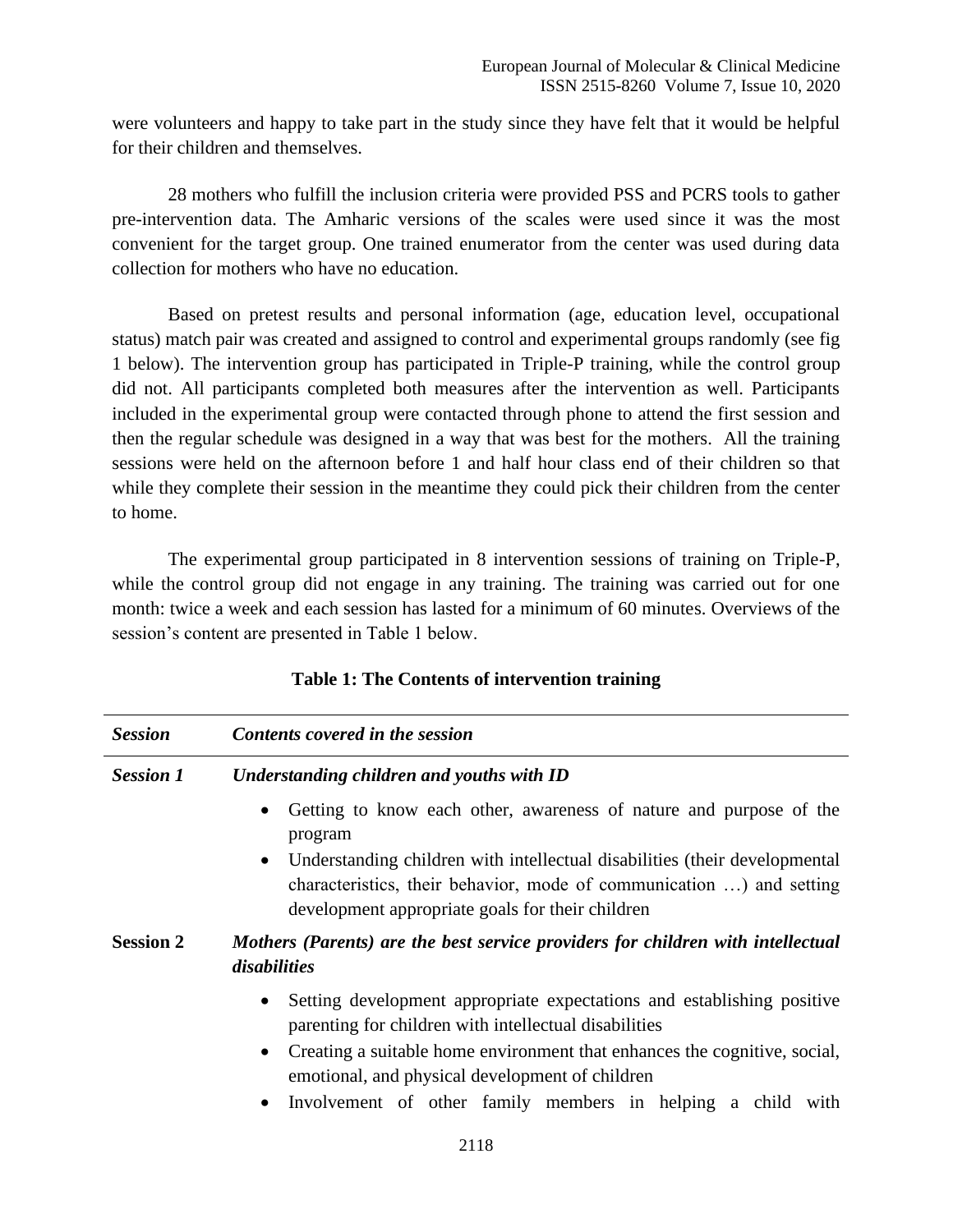developmental disabilities (sharing the burden with other family members)

# *Session 3 Communicating ID children and youths*

• Strategies for effective communication with children and youths with ID, practicing activities that could promote communication enhances the relationship with the child such as storytelling, word games, having fun, allocating useful time to the child, creating opportunities for children to explore the outside world…

# *Session 4 Supporting children's training*

- Understanding the needs and potentials of children with ID,
- Teaching self-help skills at home, maintaining effective communication with the child at home….
- The power of repeated practice in the learning process of children with ID
- Identifying and seeking help from organizations outside of the home

# *Session 5 Planning ahead*

- Preparing for the demands that come ahead while children become adolescents or adults,
- High-risk situations at home and outside
- Family survival tips

# *Session 6 Managing behavioral problems*

• Establishing routines and house rules, positive disciplining, practicing positive behavior management skills including praise, ignoring, teaching good behavior, diverting attention...

# *Session 7 Stress Management*

- Self and peer evaluation on stress management strategies they were employing
- Self-care and stress management and Parental tips for parents of children with intellectual disabilities
- Creating a support group among themselves

*Session 8* Wrap Up

Summarize lessons learned and progress review, praise caregivers for their positive progress

NB:

• This intervention is designed based on guidelines of Triple p intervention at level 4 and 5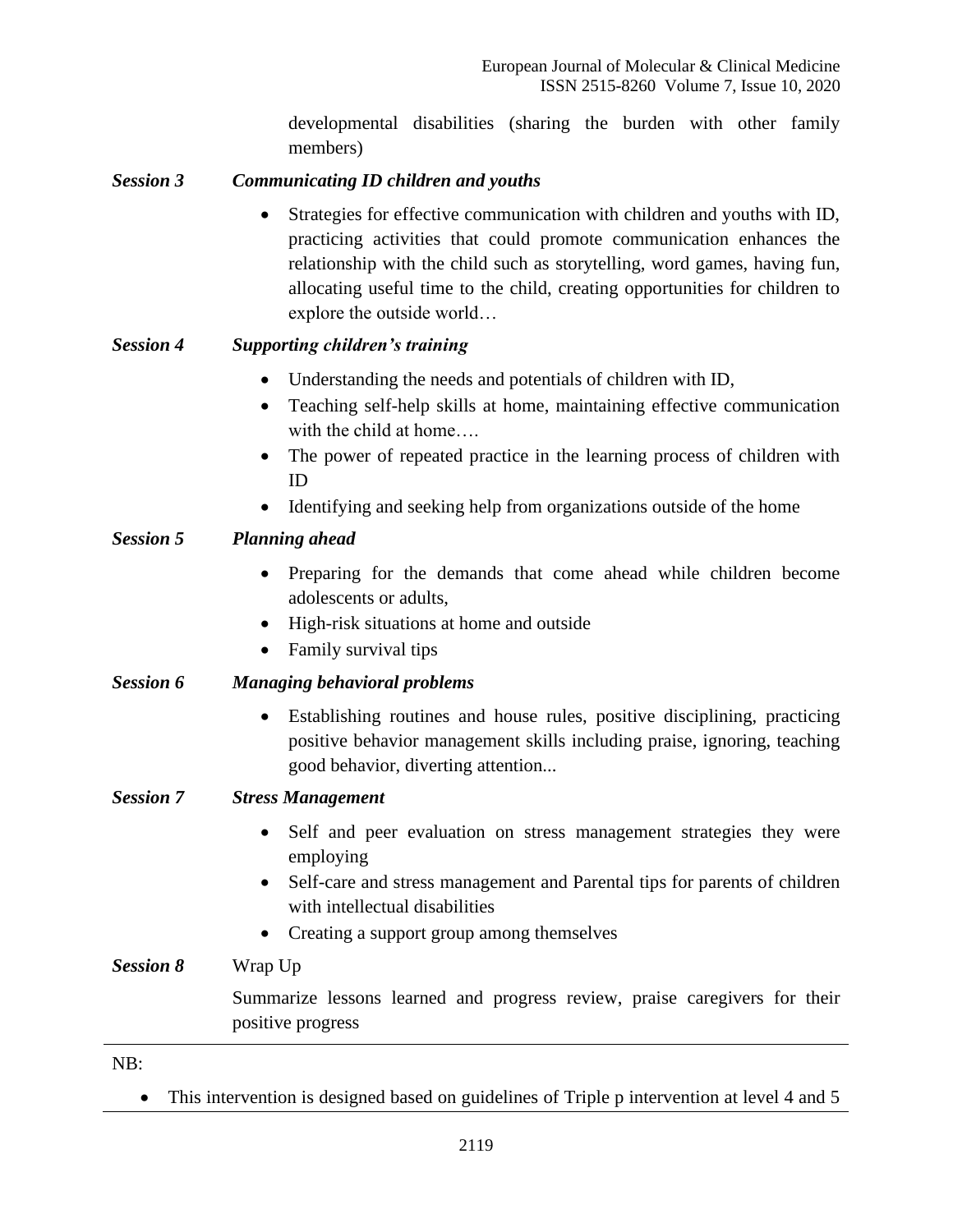since these mothers are experiencing serious problems related to their children condition

- At the end of each session, mothers were taking tasks to apply at home and then provide a brief reflection on the next session. Experience sharing and model case review were used in each session to enforce the implementation of the activities
- Group discussion, experience sharing, case analysis, reflection, modeling, role play, and behavioral rehearsal methods were used to deliver the lesson.
- Emphasis was given on the importance of reinforcement to promote positive behavior and to minimize negative behavior in each session.

Concerning the ethical issues, all participants were agreed to participate in the study with full consent. The researcher described the objective and the nature of the study to the participants as well as to the organization that provides rehabilitation services for children since the intervention was given in the center.

# **Summary of Sampling Procedure and Assignment of Participants**



**Figure 1: Sample Selection and Group Assignment Chart**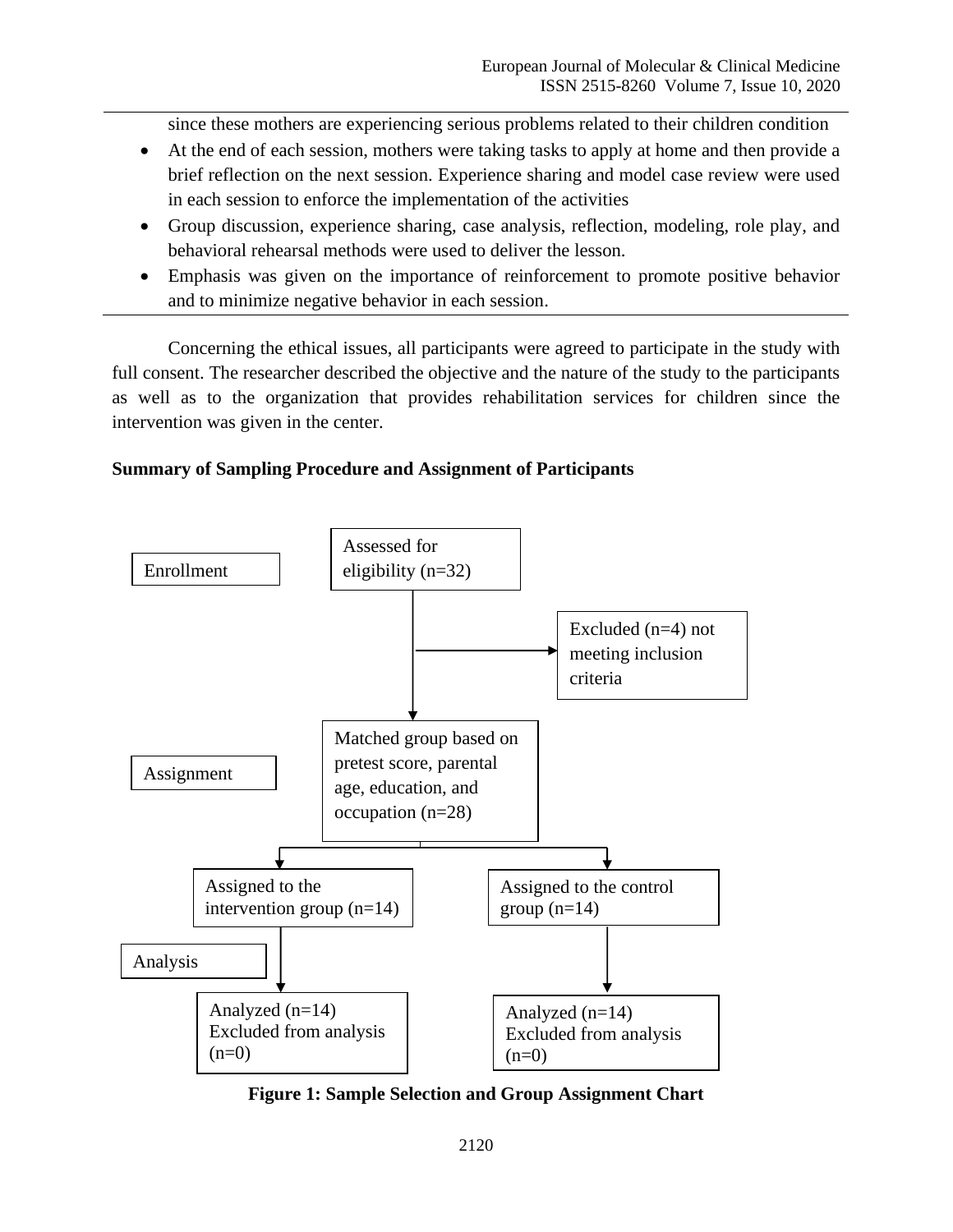#### **Data Analysis**

Descriptive and inferential statistical methods were employed to analyze the data and meet the purpose of the study. First, an independent sample t-test and descriptive statistical analysis were computed to demonstrate the equivalence of the group and to describe the demographic characteristics of the participants respectively. Secondly, an independent sample ttest was carried out to examine the effect of the triple-p program on the stress level of mothers in the intervention group in comparison with the control group. Similarly, the mean difference between pre and post-test of the parental stress scores of mothers in the intervention group was examined by employing the paired sample t-test. Third, the independent sample t-test was computed to find out the mean difference in post-test scores of the parent-child relationship between the control and intervention groups. Likewise, a paired sample t-test was used to scrutinize the mean difference in pre and post-intervention parent-child relationship scores of mothers in the intervention group. Finally, MANCOVA was run to verify the constructs of the parent-child relationship scale that demonstrated a significant contribution to the variance in the post-intervention scores of parent-child relationships among mothers in the intervention group.

### **Results**

#### **Demographic Characteristics of Participants**

Basic data were provided by participant mothers regarding their age, educational status, occupation, and their child's age.

| Table 2: Independent Sample t-test of Mean Difference of Age of the Mother and the |  |
|------------------------------------------------------------------------------------|--|
| <b>Target child in the Intervention and Control Groups</b>                         |  |

| Group                                                           | N Mean SD df t   |  |      |
|-----------------------------------------------------------------|------------------|--|------|
| Age of the Child Intervention Group $14$ 12.64 4.57 0.27        |                  |  | 0.84 |
| Control Group                                                   | 14 12.29 4.57 26 |  |      |
| Age of the Mother Intervention Group 14 39.29 4.58 26 0.29 0.77 |                  |  |      |
| Control Group                                                   | 14 38.71 5.65    |  |      |

As indicated in table 2 above there was no difference between the mean age of children whose mothers were in the intervention group *(M=12.64, SD=4.57)* and the control group  $(M=12.29, SD=4.57)$ ,  $(t(26)=0.27, p>0.05)$ . Similarly, an independent sample t-test was computed to compare the mean age of mothers in the intervention group *(M=39.29, SD=4.58)* and control group *(M=38.71, SD=5.65)* and the result showed that there was no statistically significant mean difference between the two groups *(t(26)=0.29, p>0.05)*.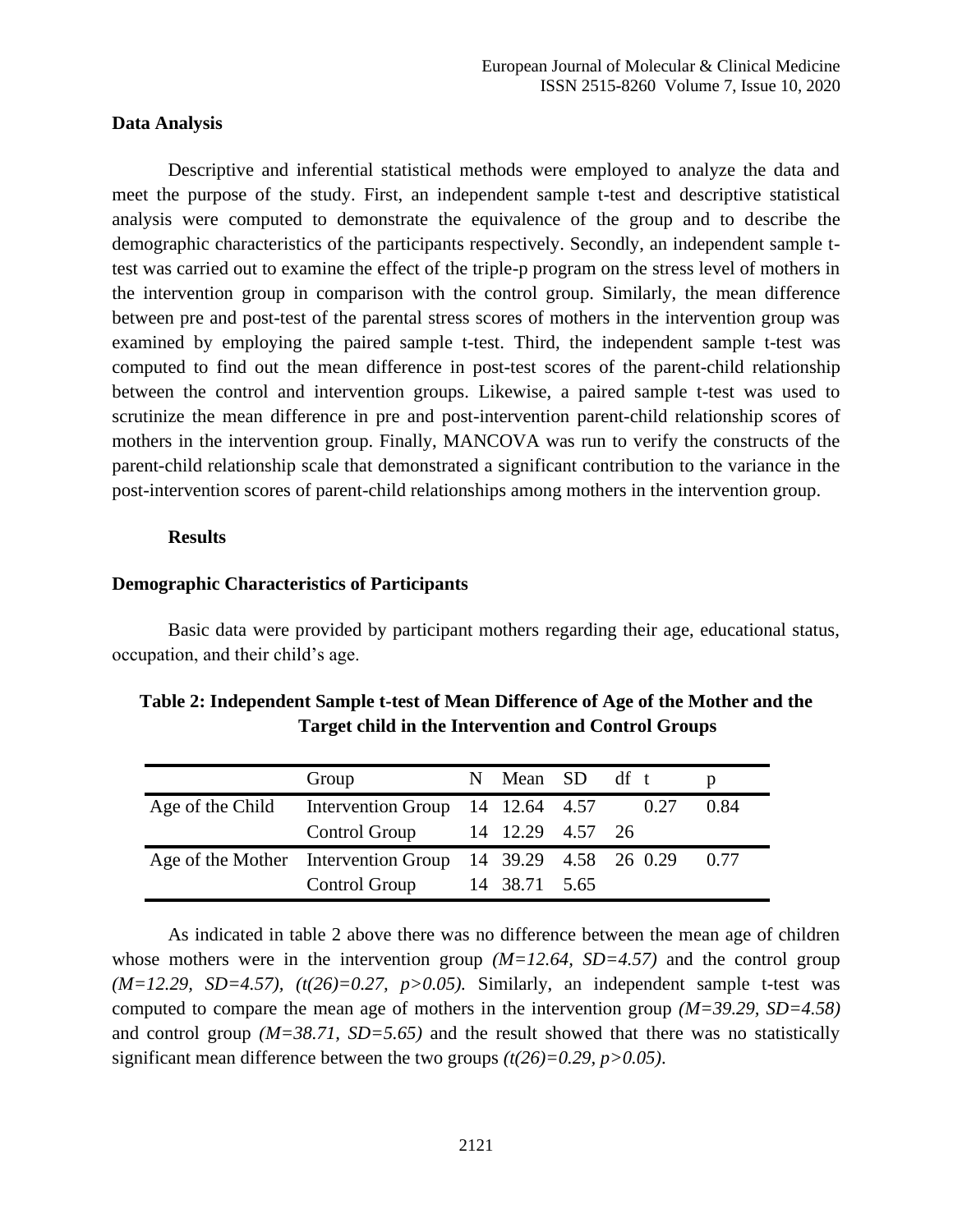|                                  |                     |                | <b>Intervention</b> |                | <b>Control</b> |                             | <b>Total</b> |
|----------------------------------|---------------------|----------------|---------------------|----------------|----------------|-----------------------------|--------------|
|                                  | group               |                |                     | group          |                |                             |              |
| <b>Variable</b>                  | Category            | $\mathbf{F}$   | $\%$                | f              | $\%$           | f                           | $\%$         |
| Educational Status of Uneducated |                     | 5              | 17.88               | 3              | 10.72          | 8                           | 28.6         |
| the mothers                      | Elementary<br>level | $\overline{2}$ | 7.13                | 4              | 14.26          | 6                           | 21.4         |
|                                  | Secondary level 7   |                | 25.02               | 5              | 17.88          |                             | 12 42.9      |
|                                  | Higher<br>education | $\overline{0}$ | $\overline{0}$      | $\overline{2}$ | 7.1            | $\mathcal{D}_{\mathcal{L}}$ | 7.1          |
|                                  | Total               | 14             | 50                  | 14             | - 50           |                             | 28 100.0     |
| Occupational                     | Status Unemployed   | 11             | 39.29               | 10             | 35.71          |                             | 21 75.0      |
| of Parents                       | Daily laborers      | $\overline{2}$ | 7.13                | 4              | 14.27          | 6                           | 21.4         |
|                                  | Employed            | 1              | 3.6                 | $\overline{0}$ | $\theta$       |                             | 3.6          |
|                                  | Total               | 14             | 50                  | 14             | 50             | 28                          | 100.0        |

# **Table 3: Educational and Occupational Status of Mothers in the Intervention and Control Groups**

Table 3 above presents the educational and occupational status of mothers in the intervention and control group. As presented, participants were distributed to the control and intervention groups proportionally based on their demographic characteristics.

# **Pretest Results of Intervention and Control Group**

The parental stress scale and parent-child relationship scale were administered before the intervention for all participants that the result was used as the main criteria to create a matched group. The result and their respective analysis are presented below.

| pre-ust measures or I areman stress searc and I arent-china inclationship searc |                           |    |             |                |    |                     |      |  |
|---------------------------------------------------------------------------------|---------------------------|----|-------------|----------------|----|---------------------|------|--|
| <b>Scale</b>                                                                    | Group                     | N  | <b>Mean</b> | <b>SD</b>      | df | -t                  | P    |  |
| <b>Parental Stress</b><br><b>Intervention Group</b>                             |                           |    | 14 46.29    |                |    | 5.717 26 -0.83      | 0.42 |  |
|                                                                                 | Control Group             |    | 14 48.57    | 8.591          |    |                     |      |  |
| The positive aspect of the                                                      | <b>Intervention Group</b> |    | 14 57.71    | 2.525 26 -1.97 |    |                     | 0.60 |  |
| relationship                                                                    | Control Group             |    | 14 59.71    | 2.840          |    |                     |      |  |
| Conflict                                                                        | <b>Intervention Group</b> |    | 14 38.93    | 2.786 26 0.91  |    |                     | 0.37 |  |
|                                                                                 | Control Group             |    | 14 37.86    | 3.394          |    |                     |      |  |
| Dependency                                                                      | <b>Intervention Group</b> |    | 14 20.36    |                |    | 3.201 26 -0.89      | 0.38 |  |
|                                                                                 | Control Group             |    | 14 21.29    | 2.234          |    |                     |      |  |
| Parent-child relationship                                                       | <b>Intervention Group</b> | 14 | 117.0       |                |    | $6.691\,26\, -0.84$ | 0.41 |  |
| total                                                                           | Control Group             | 14 | 118.86      | 4.944          |    |                     |      |  |

**Table 4: Comparisons of Means of Mothers in the Intervention and Control Groups on pre-test Measures of Parental Stress Scale and Parent-Child Relationship Scale**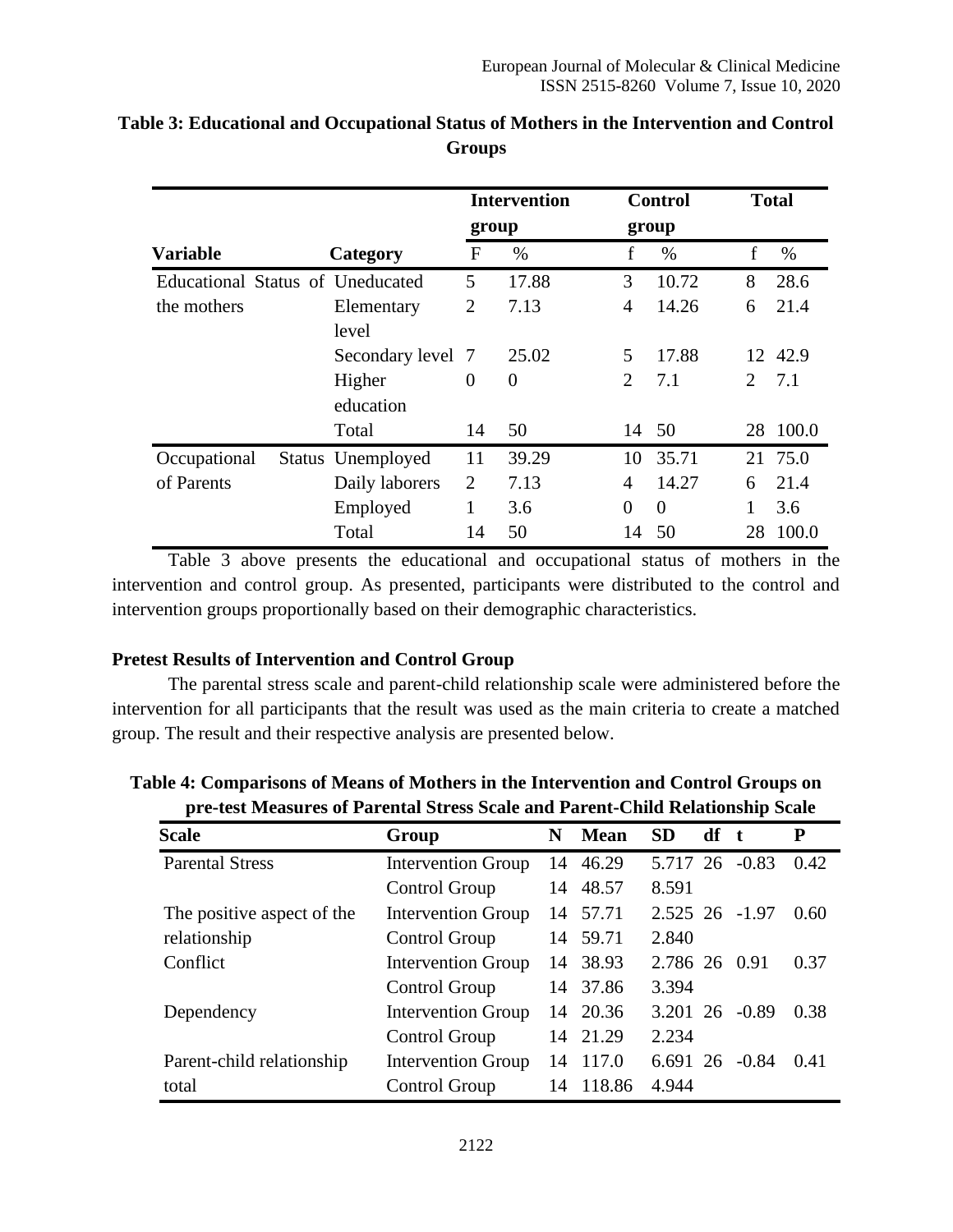To examine the similarity of the two groups and to assess the preexisting group differences between the two groups, independent sample t-test analysis was computed and, as indicated in Table 4 above, there was no significant mean difference between the intervention group *(M=46.29, SD=5.71)* and control group *(M=48.57, SD=5.71)* on level of *stress (t (26)* =-*0.83, p>0.05).* Similarly the result depicted that there was no statistically significant difference in pre-test result of mothers in parent-child relationship main scale *(t(26)=-0.84, p>0.05)* as well as subscales of positive aspects of relationship *(t(26)=-0.84, p>0.05),* conflict *(t(26)=0.91, p>0.05)* and dependency  $(t(26)=0.89, p>0.05)$ . Generally, the results and the corresponding analysis indicate that the two groups are similar that potential differences in post-test results on the employed measures after the intervention in the experimental group compared to the control group could be attributed to the effect of the intervention.

### **The Effect Triples-P Training on Stress Level of Mothers**

One of the purposes of this study was to examine the effect of Triple-P training on mothers' level of stress compared to the comparison group. To determine whether the training brought change on the intervention group or not, independent sample t-test analysis was computed

**Table 5: Comparison of Means of Mothers in the Intervention and Control Groups on post-intervention scores of Parental Stress**

| Group                 | Mean  | SD    | df T value P-value |       |
|-----------------------|-------|-------|--------------------|-------|
| Intervention Group 14 | 42.57 | 3.857 | $18 - 2.38$        | 0.028 |
| control Group         | 48.57 | 8.591 |                    |       |

As depicted in the table above, the mean stress level of mothers in the intervention group *(M=42.57, SD=3.85)* found to be lower than the mean of mothers in the control group *(M=48.57, SD=8.59).* The difference is observed to be statistically significant *(t (18) =-2.38,*   $p<0.05$ ) that mothers' stress level in the intervention group decreased due to the effect of the training. Moreover, to determine the effect size, eta squared was computed and the result is found to be 0.17 that, according to Cohen (1988), the value indicated a large effect size.

| Table 6: Paired Sample t-test to Compare Pre-test and Post-test Mean Scores of parental |
|-----------------------------------------------------------------------------------------|
| stress of Mother in the Intervention Group                                              |

| Variable                 | Stage     | М               | SD              | Df |             |
|--------------------------|-----------|-----------------|-----------------|----|-------------|
| Parental stress Pre-test |           | 56.2143 6.69303 |                 |    | 10.30 0.000 |
|                          | Post-test |                 | 42.5714 3.85735 |    |             |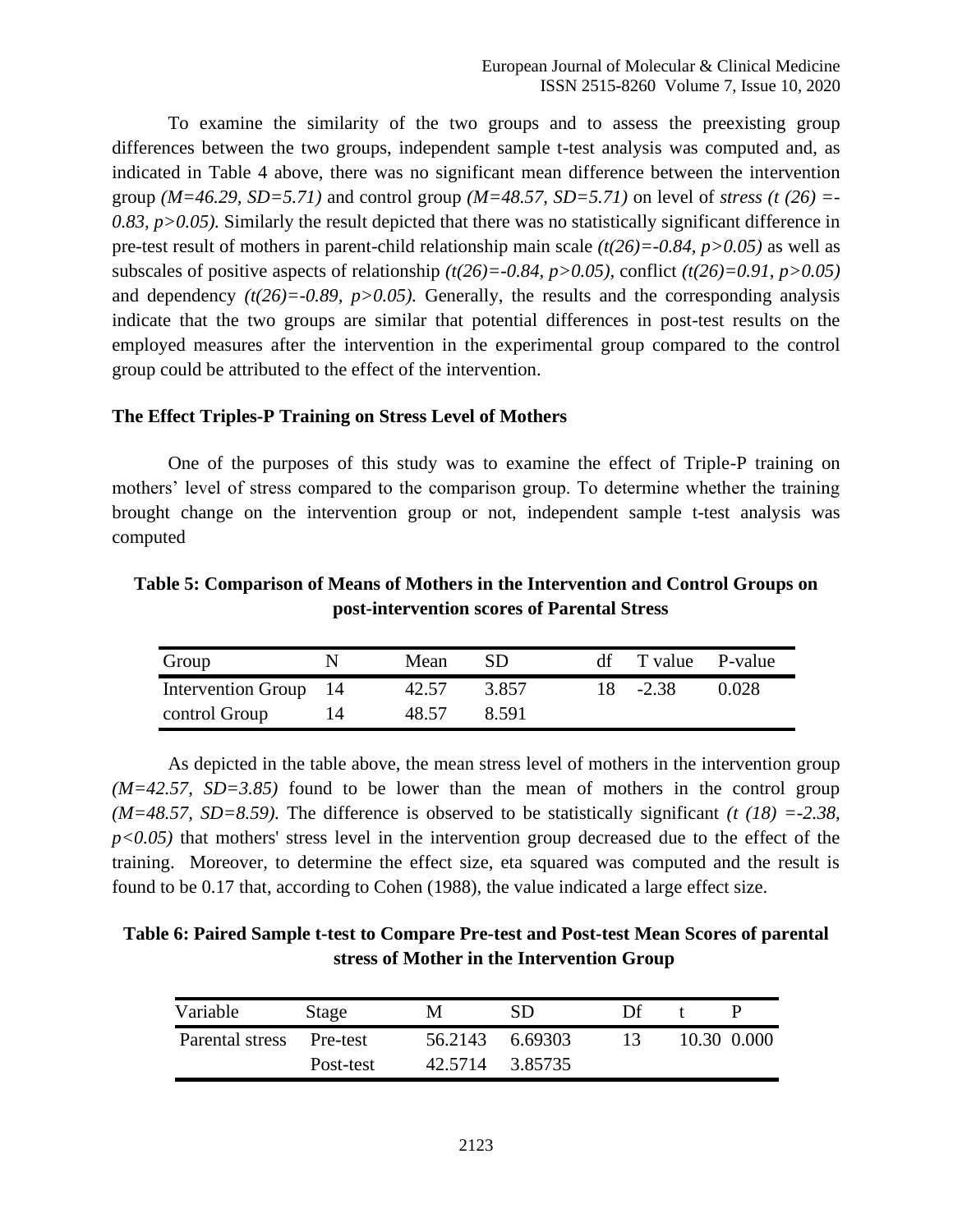To examine the change in the level of stress among mothers in the intervention group, a paired sample t-test was carried out on the pre-test and post-test parental stress mean scores. The result illustrated that there was a statistically significant decrease in stress level of mothers from pre-test *(M = 56.21, SD = 6.69)* to post-test *(M = 42.57, SD = 3.86)*, *t (13) = 10.30, p<0.05).*

### **The Effect of Triple-p Training on Mother-Child Interaction**

The other objective of the present study was to assess the impact of Triple-P in improving the mother-child relationship. Indeed independent sample t-test analysis was run to examine the existence of differences in a parent-child relationship mean score as well as mean scores of subscales of the intervention group compared to the control group. Additionally, a Paired sample ttest was also computed to inspect the difference in pre and post-test measures of the intervention group. Finally, the MANCOVA test was computed to examine the independent contributions of variables for change in the variance as a result of the intervention.

**Table 7: Comparison of Means of post-intervention Parent-Child Relationship Scores of the Intervention and Control Group**

| Group                 |    | Mean   | df t<br>SD. |       |
|-----------------------|----|--------|-------------|-------|
| Intervention Group 14 |    | 129.29 | 7.26 26 4.6 | 0.000 |
| control Group         | 14 | 118.64 | 4.72        |       |

Table 7 above showed that there was a statistically significant mean difference *(t(26)=4.6, p<0.05)*on parent-child interaction mean scores between mothers in the intervention group *(M=129, SD= 7.26)* and the control group *(M=118, SD=4.72).* This implies that mothers in the intervention group showed improvement in their interaction with their intellectually disabled children compared to mothers in the control group.

**Table 8: Paired Sample t-test to Compare Pre-test and Post-test Mean of Parent-Child Interaction Scores of Mother in the Intervention Group**

| Variable                                                      | Stage                 | M           | <b>SD</b> | Df T |         | P             |
|---------------------------------------------------------------|-----------------------|-------------|-----------|------|---------|---------------|
| The positive aspect of the relationship Pre-test $57.71$ 2.52 |                       |             |           | 13   | $-6.29$ | 0.000         |
|                                                               | Post-test 63.86 3.42  |             |           |      |         |               |
| Conflict                                                      | Pre-test 38.93 2.79   |             |           | -13  |         | $-4.32$ 0.001 |
|                                                               | Post-test 42.57       |             | 4.65      |      |         |               |
| Dependency                                                    | Pre-test 20.36 3.20   |             |           | -13  | $-4.70$ | 0.000         |
|                                                               | Post-test 22.86 2.25  |             |           |      |         |               |
| Parent-child relationship total                               | Pre-test              | 117.00 6.69 |           | -13  | $-9.14$ | 0.000         |
|                                                               | Post-test 129.29 7.26 |             |           |      |         |               |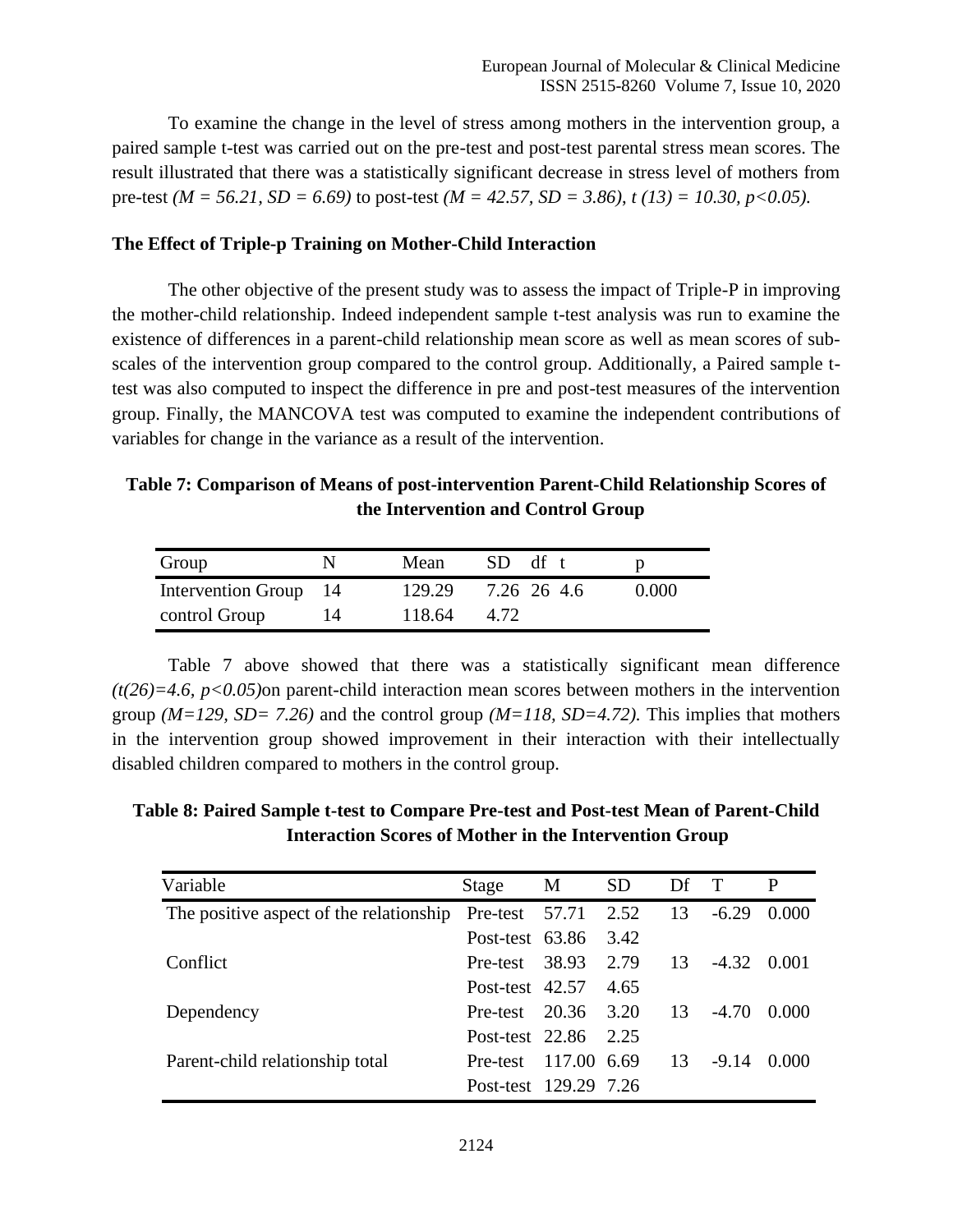A paired-samples t-test was used to evaluate the impact of the intervention on mothers' scores on components as well as parent-child relationship main scores. There was a statistically significant increase  $(t(13) = -6.28, p < 0.05, t (13) = -4.7, p < 0.05)$  in post-test scores on positive aspects of relationship *(M=57.71, SD=2.52)* and dependency *(M=22.85, SD=2.24)* compared to pre-test scores. The result also indicated that there was a statistically significant decrease in conflict level *(t (13) =-4.32, p<0.05)* in the post-intervention mean score *(M=42.57, SD=4.65)* compared to pretest mean score*(M=38.92, SD=2.78)*. Generally, the intervention brought a statistically significant difference in the mean score of the parent-child relationship measure *(t (13)=-9.14, p<0.05).*

To understand which parent-child interaction subscales contributed most to the intervention group and control group differences after controlling the effects of pretest scores, a multivariate analysis of covariance (MANCOVA) was used. Three dependent variables were used: the positive aspect of parenting, conflict, and dependency. The independent variable was the group (intervention and control group) and the covariates were pretest scores. Having studied the assumptions of MANCOVA, (Leven's test for equality of variance was not significant in all components ( $P > 0.05$ ), M Box's test approved equality of covariance matrices ( $P > 0.05$ ) and Wilk's Lambda was significant between two groups) the analysis was carried out.

|          |                              |  |                     |              |              |             |      | Partial | Eta |
|----------|------------------------------|--|---------------------|--------------|--------------|-------------|------|---------|-----|
| Subscale |                              |  | <b>SS</b>           |              | df MS        | $\mathbf F$ | Sig. | Squared |     |
|          | The positive<br>relationship |  | aspect of a $42.64$ | $\mathbf{1}$ | 42.64        | 6.54        | .018 | 0.23    |     |
| Conflict |                              |  | 5.5                 |              | $1\quad 5.5$ | 0.69        | 0.41 | 0.033   |     |
|          | Dependency                   |  | 11.26               |              | 11.26        | 4.51        | .042 | 0.18    |     |

**Table 9: Multivariate Analysis of Covariance**

The results of MANCOVA showed that Triple P had a positive and significant *(P <0.05)* effect on the positive aspect of parenting and dependency subscales of a parent-child relationship. Also according to eta quotient 23%, 3.3%, and 18% of the variation in the experimental group in aspects of positive parenting, conflict, and dependency respectively can be explained by the effect of Triple-P training sessions. However, the significant value *(p=.41)* for the conflict subscale showed that the difference in conflict is insignificant. This indicates that participating in the program make mothers in the experimental group to demonstrate improved closeness and dependency while the conflict aspect remains similar for mothers in the experimental and control group.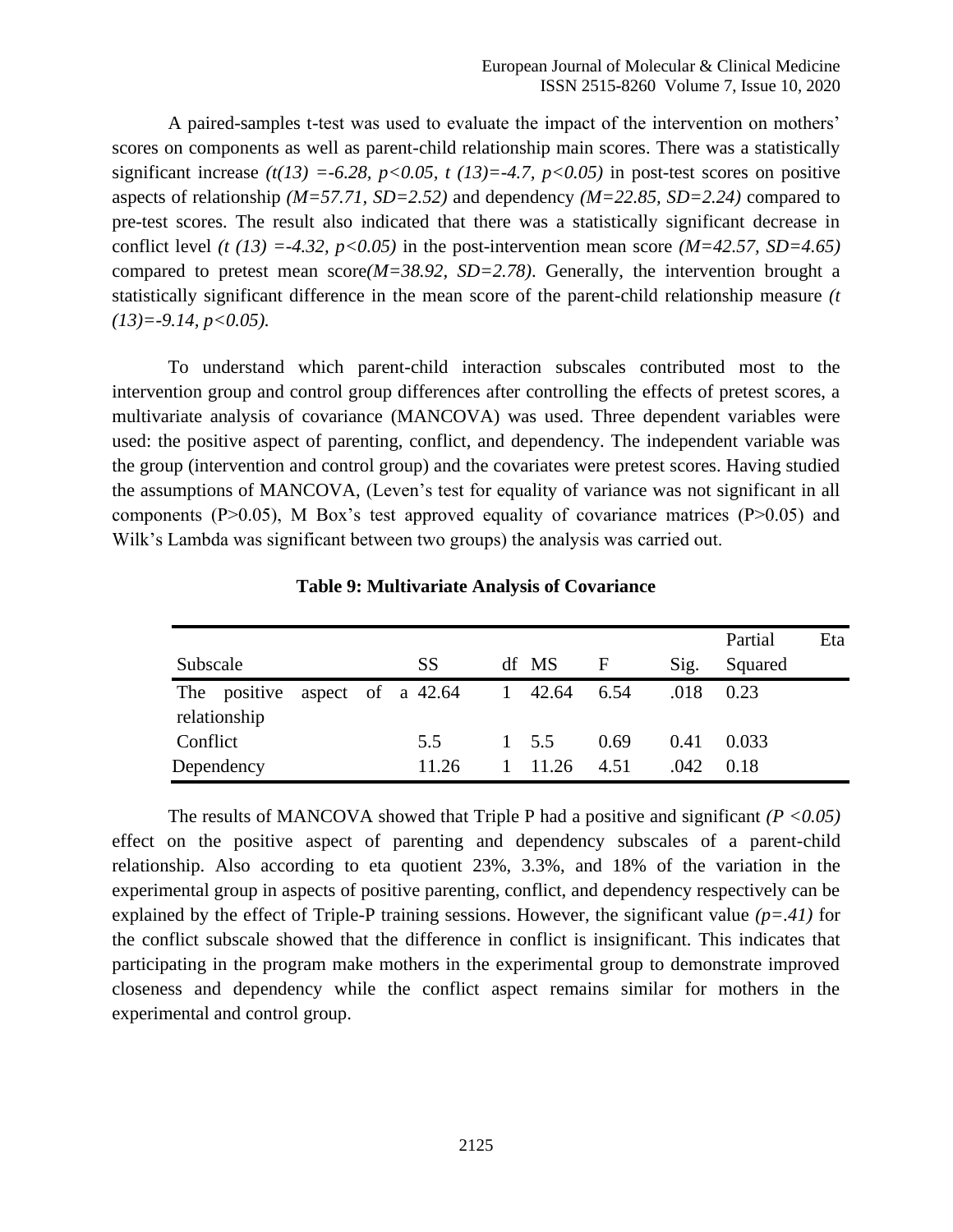### **Discussion**

The finding of the current study revealed that mothers in the intervention group exhibited reduced stress compared to mothers in the control group. Similarly, mothers in the intervention group reported a lower level of stress in post-test measures compared to the pretest measures. Generally, the findings of the present study showed that Triple-P has a positive effect on reducing the stress of mothers of children with intellectual disabilities. These imply mothers in the intervention group demonstrated enhanced skills of stress management after the intervention. This finding is found to be consistent with many other studies. The study by Chase and Eybery (2008) signified the impact grouped Triple-P to reduce parenting stress among parents of children with special needs. Their finding also revealed that Triple-P was found to be effective for a range of positive behavior outcomes among parents and children including improved parent-child attachment and enhanced parental self-efficacy. The triple-P intervention was also found to be effective in reducing psychological problems among parents including stress (Kleefman, Jansen & Stewart, 2014). A consistent finding was also reported by Glazemaker and Deboutte (2013) that psychological stress and maladaptive parenting were observed to be better managed among parents who had training on grouped Triple-P. A recent study also disclosed the effectiveness of Triple-P in helping parents to cope with general parenting stress (Ashori, Norouzi,& Jalil-abke,2019).

The finding of the present study also disclosed that a positive parenting program has a positive effect on improving the relationship of mothers with their intellectually disabled children. Mothers who undergo in series of training sessions demonstrated higher closeness, enhanced dependency, and decreased stress. The analysis conducted in comparison with the control group, as well as within-group in present post-test measures, consistently confirmed the effect of triple p in improving the mother-child relationship. Similarly, Salari, Ralph, and Sanders (2014) investigated the effectiveness of group Triple-P in managing adolescents' behavior and reported that parents in the grouped Triple-P demonstrated greater improvement in parent-child relationships, lower teen disruptive problem behaviors, and reduction in the negative impacts associated with teen difficulties. Reportedly, there is a significant and positive relationship between group Triple-P and mother-child relationships (Graaf, 2008a; Graaf, 2008b).

In this study, it was observed that the intervention program resulted in a reduction of conflict, improvement of closeness, and enhanced dependency between the mother and the child. Similarly, several studies have consistently reported that group Triple-P is effective in reducing conflicts, increasing closeness and dependency, and improving the relationship of mother-child with developmental disabilities (Roushanbin, Pouretemad&Khoushabi, 2007; Hajebi, Hakim&Shoshtari-Khajeddin, 2005; Gorji, 2004; Ercan, Varan&Deniz, 2005; Abedi-Shapourabadi, 2012). In the current study, the advanced analysis uncovered that closeness and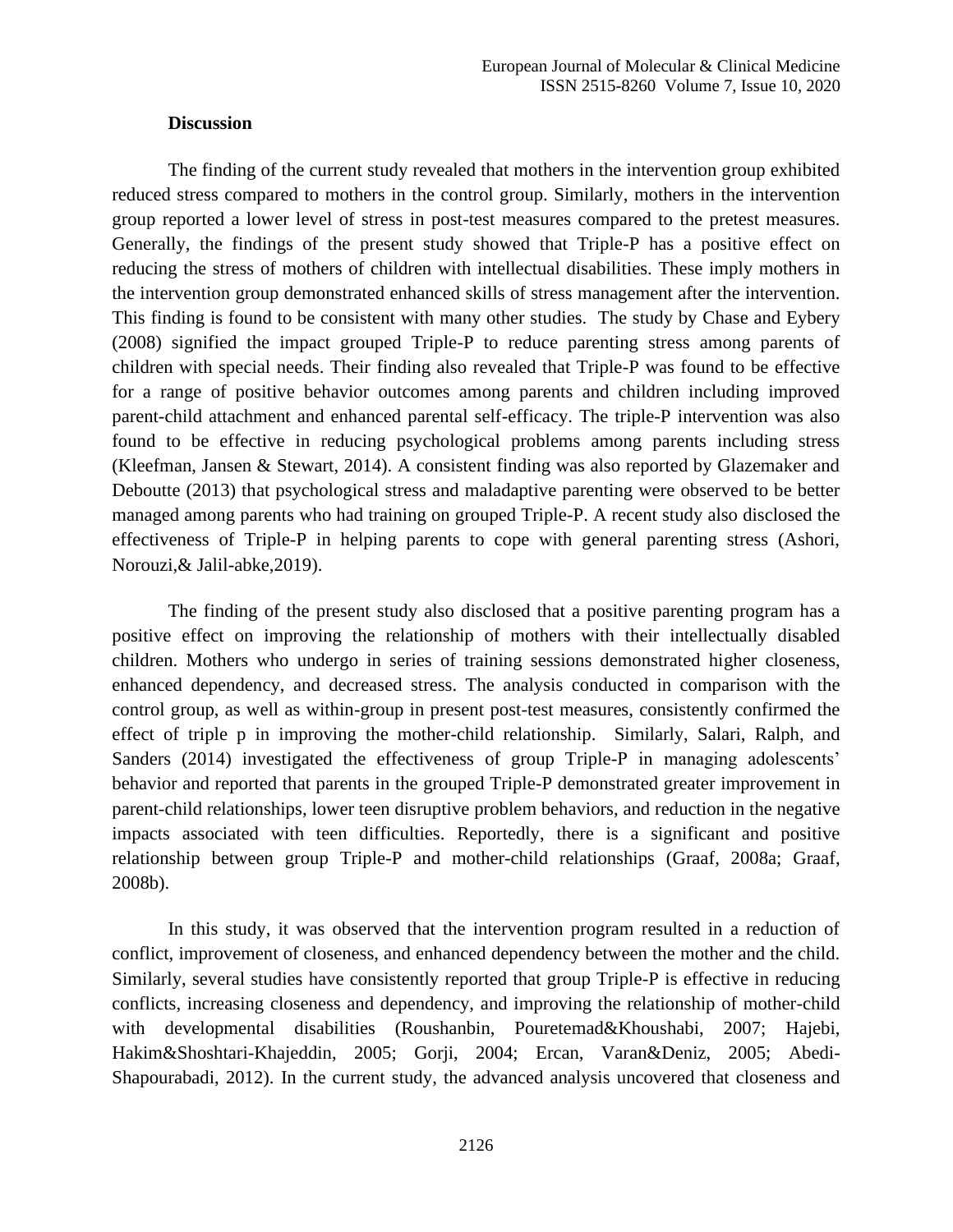dependency were the two main contributors to the variance in the improvement of the motherchild relationship after the intervention.

In conclusion, the current study demonstrated that Triple-P would decrease parenting stress and promote positive relationships among mothers and their children with intellectual disabilities. Triple-P is an effective multi-level behavioral family intervention, based on social learning principles, which aims to prevent and treat behavioral, emotional, and developmental problems in children and adolescents by enhancing the knowledge, skills, and confidence of parents.

The findings of this intervention study imply the need for the introduction of a similar intervention program that could bring a real positive impact on the lives of children and families. In Ethiopia, as part of early childhood care and education program and family welfare system, Culture-sensitive Triple-P curriculum and training should be launched so that by enhancing the parenting skills of parents, it is possible to ensure the well-being of children and family. This is particularly important since parents of children with disabilities have limited opportunities to get support in the country in general. In addition to that, similar intervention studies should be promoted on parents of diversified disability groups as well as the general population. This would help to identify practical strategies and approaches that could be used as an input for program design that can bring a real impact on the practice of the community as a whole.

### *References*

- Abedi-Shapourabadi, A., Pourmohamadreza-Tajrishi, M., Mohamadkhani, P., &Farzi, M. (2012). Effectiveness of group training positive parenting program (Triple-P) on parentchild relationship in children with attention-deficit/ hyperactivity disorders. *Journal of Clinical Psychology, 3(15),*63-75.
- Aldosari, S.M.,&Pufpaff, A.L. (2014). Sources of Stress among Parents of Children with Intellectual Disabilities: A Preliminary Investigation in Saudi Arabia. *The Journal of Special Education and Apprenticeship,* 3 (1), retrieved from https://scholarworks.lib.csusb.edu/josea/vol3/iss1/3
- Ashori, M., Norouzi, G., & Jalil-abke, S.S. (2019).The effect of Positive Parenting Program on Mental Health in Mothers of Children with Intellectual Disability. *Journal of Intellectual Disabilities, 1*–12. DOI: 10.1177/1744629518824899
- Ben-Sasson, A., Soto, T. W., Martinez-Pedraza, F., & Carter, A. S. (2013). Early sensory overresponsivity in toddlers with autism spectrum disorders as a predictor of family impairment and parenting stress. *Journal of Child Psychology and Psychiatry, 54*, 846– 853.
- Berry, J.D., & Jones, W.H. (1995). The Parental Stress Scale: initial psychometric evidence. *Journal of Social and Personal Relationships, 12*, 463 – 472. DOI: 10.1177/0265407595123009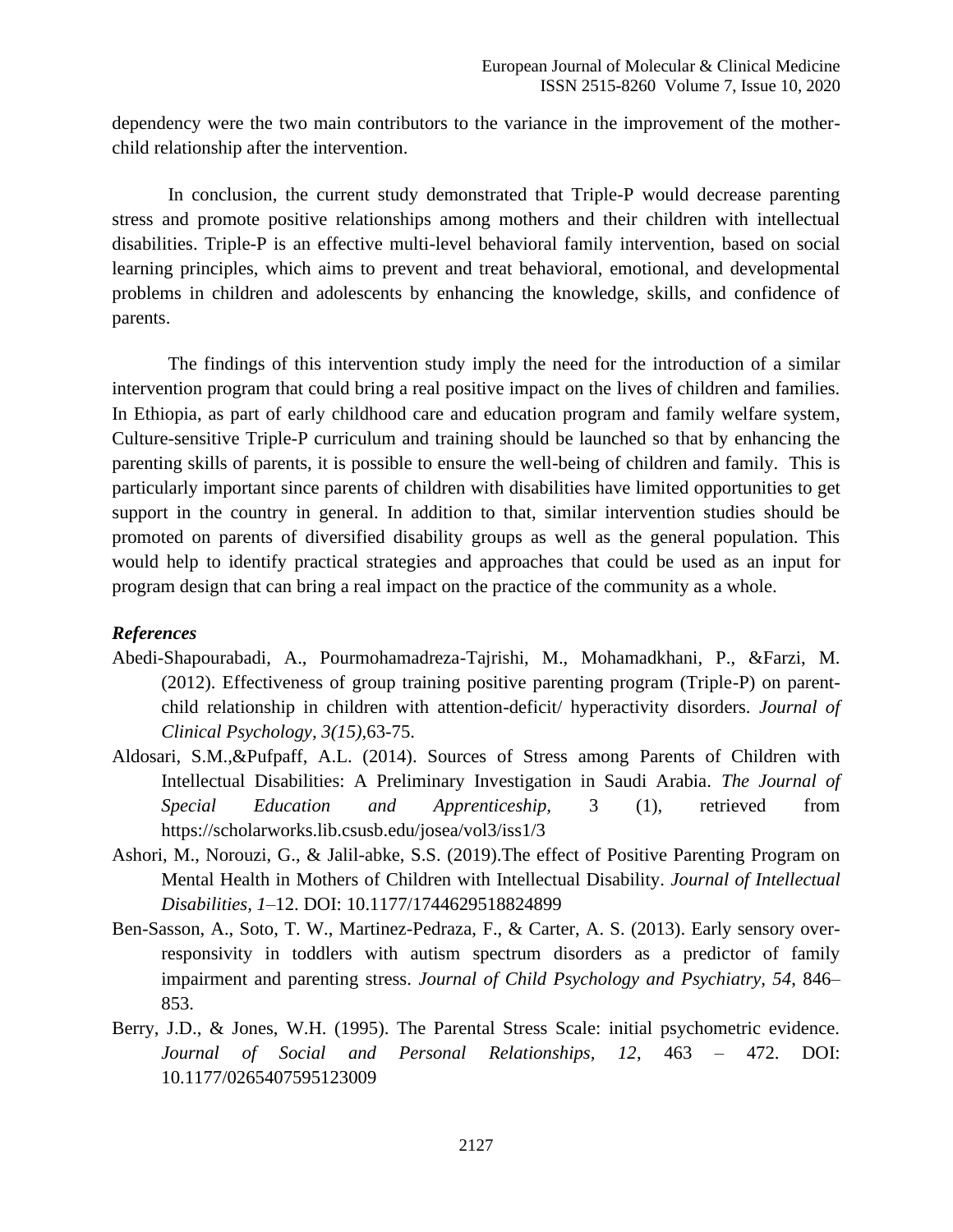- Bjørseth, Å., &Wichstrøm, L. (2016). Effectiveness of Parent-Child Interaction Therapy (PCIT) in the treatment of young children's behavior problems. A randomized controlled study. *PLoS One, 11*(9),1–19.
- Budd, K.S., Hella, B., Bae, H., Meyerson, D.A., & Watkin, S.C. (2011). Delivering Parent-Child Interaction Therapy in an urban community clinic. *CognBehavPract*, 18(4):502–514.
- Chase, R.M., &Eyberg, S.M. (2008). Clinical presentation and treatment outcome for children with comorbid externalizing and internalizing symptoms. *Journal of Anxiety Disorders 22*, 273–282.
- Cheung, S. (2000). Psychometric properties of the Chinese version of the parental stress scale. *Psychol An Int J Psychol Orient*, 43, 253–261.
- Cohen, J.W. (1988). *Statistical Power Analysis for the Behavioral Sciences* (2<sup>nd</sup> ed.). Hillsdale. NJ: Lawrence Erlbaum Associates.
- Crettenden, A., Lam, J., & Denson, L. (2018). Grandparent support of mothers caring for a child with a disability: impacts for maternal mental health*. Research in Developmental Disabilities 76*, 35–45.
- Dervishaliaj, E. (2013). Parental Stress in Families of Children with Disabilities: A Literature Review. *Journal of Educational and Social Research; 3*(7), 579-584. Doi:10.5901/jesr.2013.v3n7p579.
- Dimitrov, M.D., &Rumrill, D.P. (2003). *Pretest-posttest designs and measurement of change*. IOS Press, Kent, USA.
- Eisenstadt, T.H., Eyberg, S., McNeil, C.B., Newcomb, K., & Funderburk, B. (1993). Parentchild interaction therapy with behavior problem children: Relative effectiveness of two stages and overall treatment outcome. *Journal of Clinical Child Psychology 22*, 42–51.
- Ercan, E. S., Varan, A., & Deniz, U. (2005). Effects of combined treatment on Turkish children diagnosed with Attention-Deficit/ Hyperactivity Disorder: A preliminary report. *Child Adolescent Psychopharmacology,* 15(2), 203-19.
- *Eyberg, S. (1988). Parent-Child Interaction Therapy. Child & Family Behavior Therapy, 10, 33– 46.* [DOI](about:blank)*:*[10.1300/J019v10n01\\_04](about:blank)*.*
- Eyberg, S.M., Nelson, M.M., & Boggs, S.R. (2008). Evidence-based psychosocial treatments for children and adolescents with disruptive behavior. *Journal of Clinical Child & Adolescent Psychology 37*, 215–237.
- Feniger-Schaal, R., &Joels, T. (2018). Attachment quality of children with ID and its link to maternal sensitivity and structuring. *Research in Developmental Disabilities 76*: 56–64.
- Forgatch, M., & David, D. (1999). Parenting Through Change: An Effective Prevention Program for Single Mothers. *Journal of Consulting and Clinical Psychology*, 67, (5), 711-24.
- Funderburk, B.W., Eyberg, S.M. (2011). *Parent-Child Interaction Therapy.* In: Norcross JC, VandenBos GR, Freedheim DK, editors. History of Psychotherapy: Continuity and Change. 2nd ed. Washington, DC: American Psychological Association.
- Glazemakers, I.,&Deboutte, D. (2013). Modifying the 'positive parenting program' for parents with intellectual disabilities. *Journal of Intellectual Disabilities 57(7):* 616–626.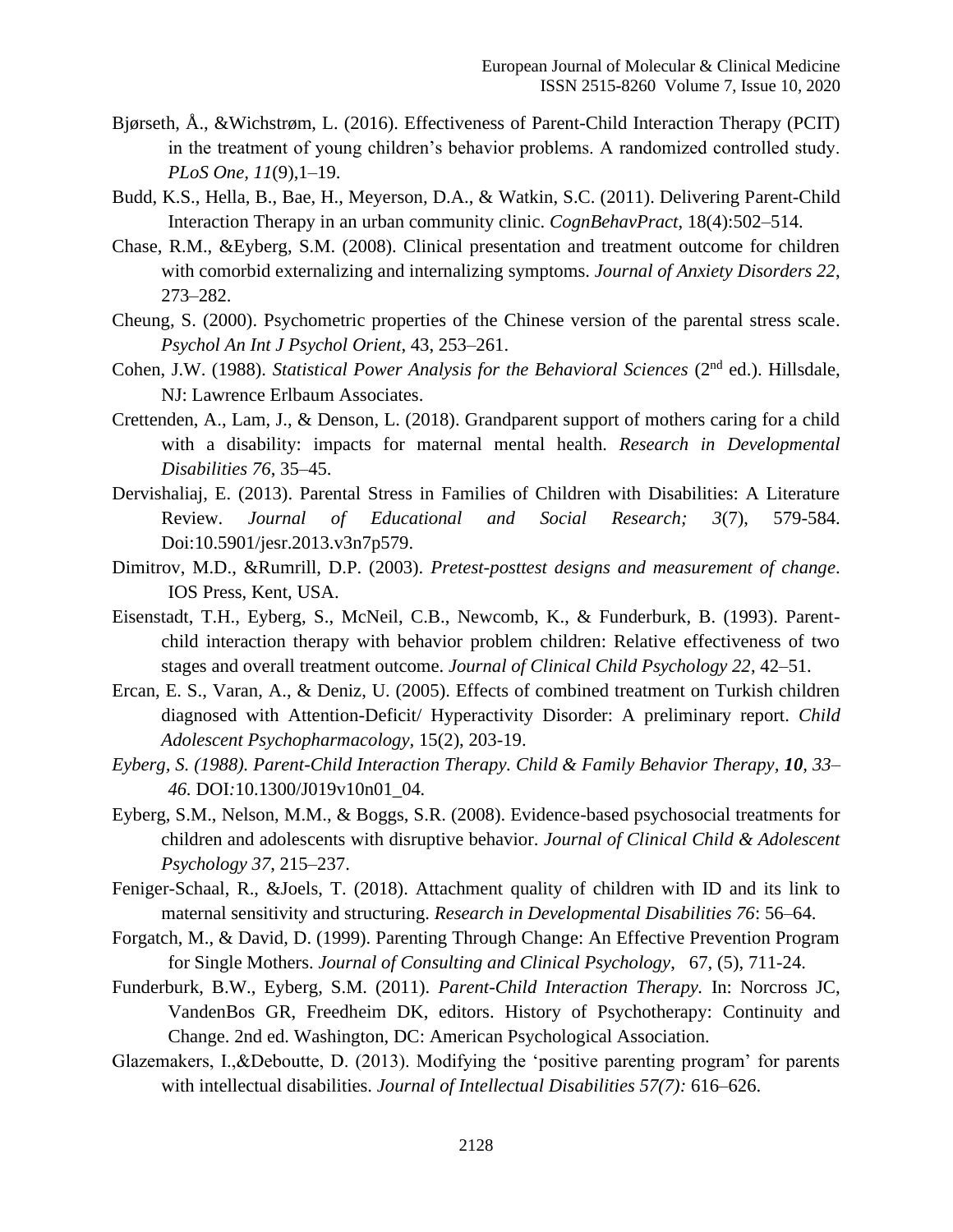- Gorji, Y. (2004). *Examination and comparison of the effectiveness of using behavior modification techniques by mothers, teachers, and combined the two on reducing the symptoms of attention-deficit and hyperactivity in elementary school students (Persian).* (Ph.D. Dissertation in Psychology). Tehran, Iran: AllamehTabatabai University.
- Graaf, I., Speetjens, P., Smit, F., &Tavecchio, L. (2008a). Effectiveness of the Triple-P positive parenting program on behavioral problems in children. A meta-analysis. *Behavior Modification, 32*(5),714-35.
- Graaf, I., Speetjens, P., Smit, F., Wolff, M., Tavecchio, L. (2008b). Effectiveness of the Triple-P positive parenting program on parenting: a meta-analysis. *Family Relations, 57*(5),553-66.
- Guajardo, N. R., Snyder, G., & Petersen, R. (2009). Relationships among parenting practices, parental stress, child behavior, and children's social-cognitive development. *Infant & Child Development, 18*, 37–60.
- Johar, Deepali, and Rishikesh Mishra. "COPING UP WITH CHILDREN HAVING AUTISM: A PARENT'S GUIDE."
- Hajebi, A., Hakim-Shoshtari, M., &Khajeddin, N. (2005). The effect of behavioral management training to parents who have preschool children with ADHD. *Thought and Behavior Journal in Clinical Psychology, 4*,435-440
- Kleefman, M., Jansen, D.E., Stewart, R.E., Reijneveld, S.A. (2014). The effectiveness of Stepping Stones Triple P parenting support in parents of children with borderline to mild intellectual disability and psychosocial problems: a randomized controlled trial. *BMCMed,*  12, 191–198. DOI:10.1186/s12916-014-0191-5
- Kumpfer, K., Magalhães, C., &Xie, J. (2016). Cultural Adaptation and Implementation of Family Evidence-based Interventions with Diverse Populations. Prevention Science, 18(6), 649-659.
- Kurnpfer, K.L. 1994. *Family Strengthening in Preventing Delinquency*: A Literature Review.Washington, DC: U.S. Department of Justice, Office of Justice Programs, Office of juvenile justice and Delinquency Prevention
- Lawshe, C. A. (1975). A quantitative approach to content validity. Pers Psychol,28, 563–75. DOI: 10.1111/j.1744-6570.1975.tb01393.x.
- Leung, C., & Tsang, S.K.M. (2010). The Chinese Parental Stress Scale: Psychometric Evidence Using Rasch Modeling on Clinical and Nonclinical Samples. J Pers *Assess*, 92: 26–34. DOI: 10.1080/00223890903379209
- Lohan, A., Mitchell, A.E., &Filus, A. (2016). Positive parenting for healthy living (Triple P) for parents of children with type 1 diabetes: protocol of a randomized controlled trial. *BMC Pediatrics* 16(1), 158.
- Llamas, ALICIA V., and ARIEL P. Tuazon. "School practices in parental involvement, its expected results and barriers in public secondary schools." *International Journal of Educational Science and Research* 6.1 (2016): 69-78.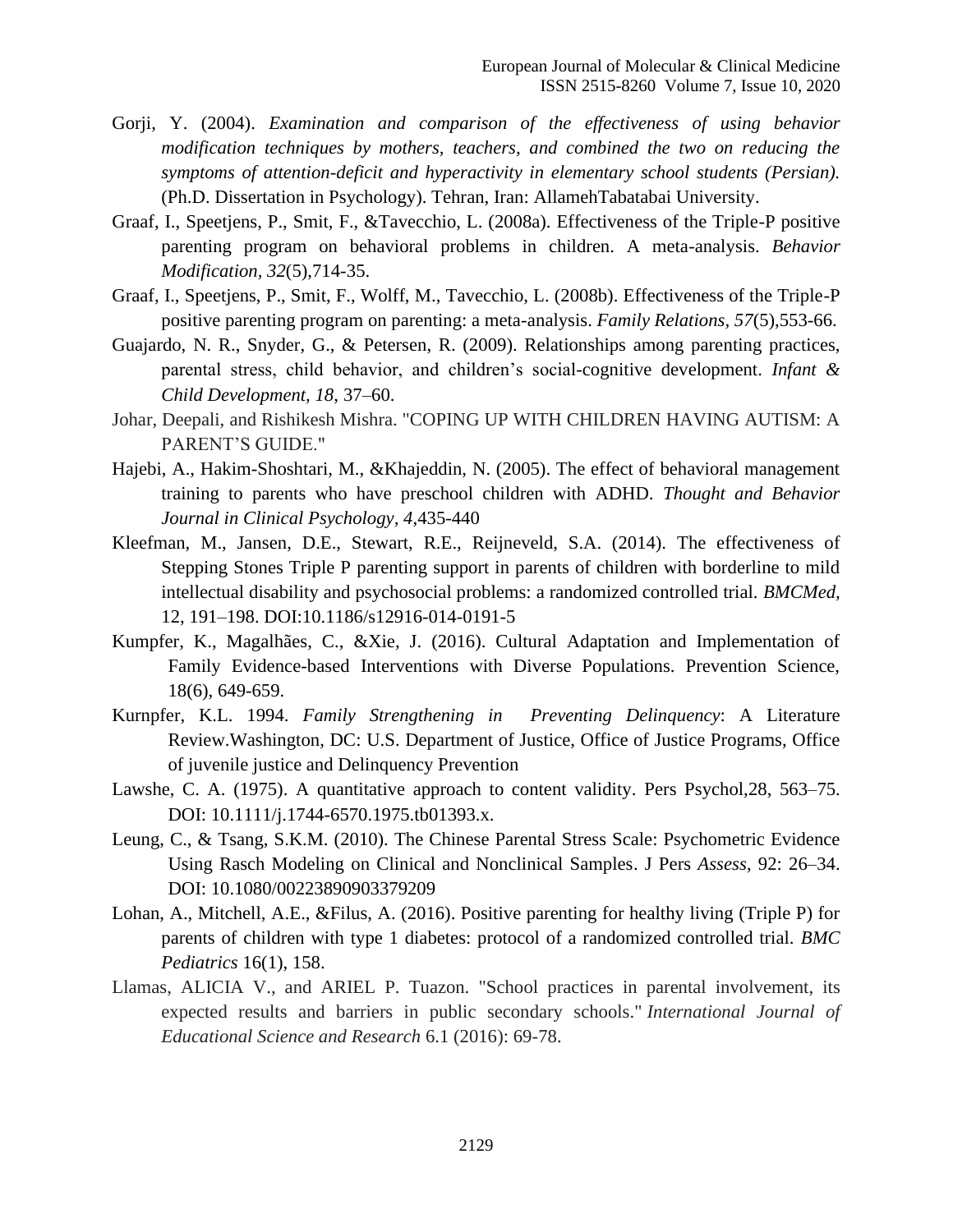- Mills, R., Alati, R., O'Callaghan, M., Najman, J.M., Williams, G.M., Bor, W., & Strathearn, L. (2011). Child abuse and neglect and cognitive function at 14 years of age: findings from a birth cohort. *Pediatrics 127*, 4–10.
- Mohan, R. & Kulkarni, M. (2018). Resilience in parents of children with intellectual disabilities. *Psychology and Developing Societies, 30*(1), 19–43.
- Moylan, C.A., Herrenkohl, T.I., Sousa, C., Tajima, E.A., Herrenkohl, R.C.,& Russo, M.J. (2010). The effects of child abuse and exposure to domestic violence on adolescent internalizing and externalizing behavior problems. *Journal of Family Violence 25*, 53–63.
- Nowak, C., & Heinrichs, N. (2008). A comprehensive meta-analysis of Triple-P positive parenting program using hierarchical linear modeling: Effectiveness and moderating variables. *Clinical Child and Family Psychology Review, 11*(3),114-44.
- Oronoz, B., Alonso-Arbiol, I., &Balluerka, N. A. (2007). Spanish adaptation of the Parental Stress Scale. *Psicothema*, 19, 687–692.
- Okeke, CHINEDU IO, CHARITY C. Okeke, and CHRISTIAN S. Ugwuanyi. "Intervention strategies that can support young adults' transition into positive fatherhood: implications for Science, Technology, Engineering and Mathematics Education." *International Journal of Mechanical and Production Engineering Research and Development (IJMPERD)* 10.3 (2020): 8585-8596.
- Pianta, R. C. (1992).*Child-Parent Relationship Scale (CPRS)*. Charlottesville, VA: University of Virginia.
- Raphael, J. L., Zhang, Y., Liu, H., &Giardino, A. P. (2010). Parenting stress in U.S. families: Implications for pediatric health care utilization. *Child: Care, Health, and Development, 36,* 216–224.
- Rajiah, Saraswatee, and Salim Aliraja. "Early Identification and Intervention in Early Years: Preschool Teachers in Mauritius." *International Journal of Educational Science and Research (IJESR)* 6.3 (2016).
- Roushanbin, M., Pouretemad, H. R., &Khoushabi, K. (2007). The effect of group positive parenting program training on parenting stress in mothers of ADHD children aged 4-10 years old. *Family Research Quarterly, 3*(10),555-572.
- Salari, R., Ralph, A., & Sanders, M. R. (2014). An efficacy trial: Positive parenting program for parents of teenagers. *Behavior Change, 31*(1),34-52.
- Salkind, N. J. (2010). *Encyclopedia of research design* (Vols. 1-0). Thousand Oaks, CA: SAGE Publications, Inc. DOI: 10.4135/9781412961288
- *Sanders, M. R. (2008). Triple P-Positive Parenting Program as a public health approach to strengthening parenting". Journal of Family Psychology. 22 (3): 506–517.*  DOI*:*[10.1037/0893-3200.22.3.506](about:blank)*.*
- Sanders, M.R. (2012). Development, evaluation, and multinational dissemination of the Triple P-Positive Parenting Program. *Annual Review of Clinical Psychology 8*: 345–379.
- Sanders, M. R., Markie-Dadds, C., & Turner, K. M. T. (2003). *Theoretical, scientific, and clinical foundations of the Triple-P positive parenting program: A population approach to*